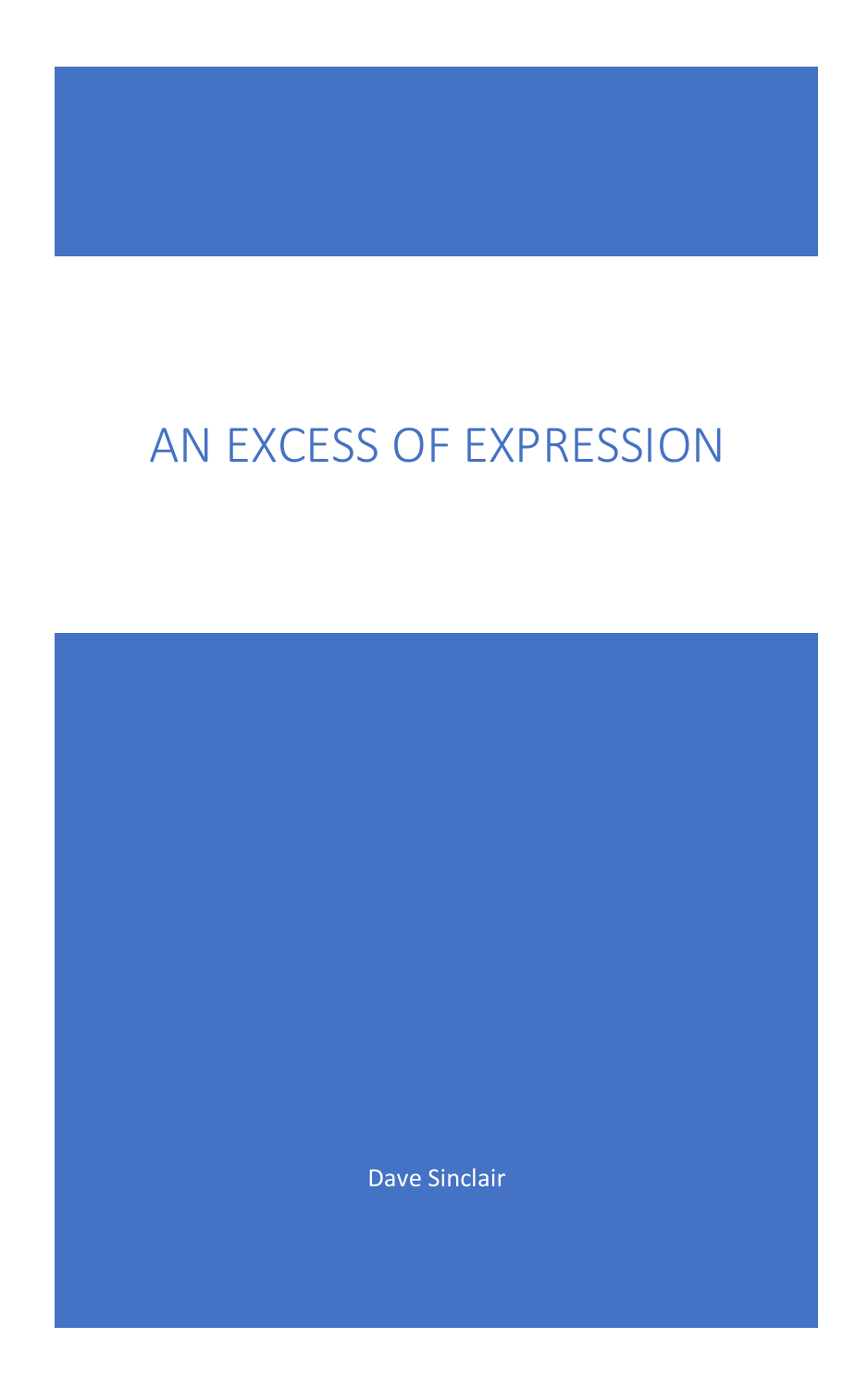*First published 2022 by David Sinclair.*

*Published in the UK by David Sinclair.*

*https://davesinclair.org*

*ISBN: (KDP):* 9798836807245

*Copyright © David Sinclair 2022*

*The right of David Sinclair to be identified as the author of this work has been asserted in accordance with the Copyright, Designs and Patents Act 1988.*

*All rights reserved. No part of this publication may be reproduced, stored in or introduced into a retrieval system, or transmitted in any form, or by any means (electronic, mechanical, photocopying, recording or otherwise) without prior written permissions of the publisher. Any person who does any unauthorised act in relation to this publication may be liable for criminal prosecution and civil claims for damages.*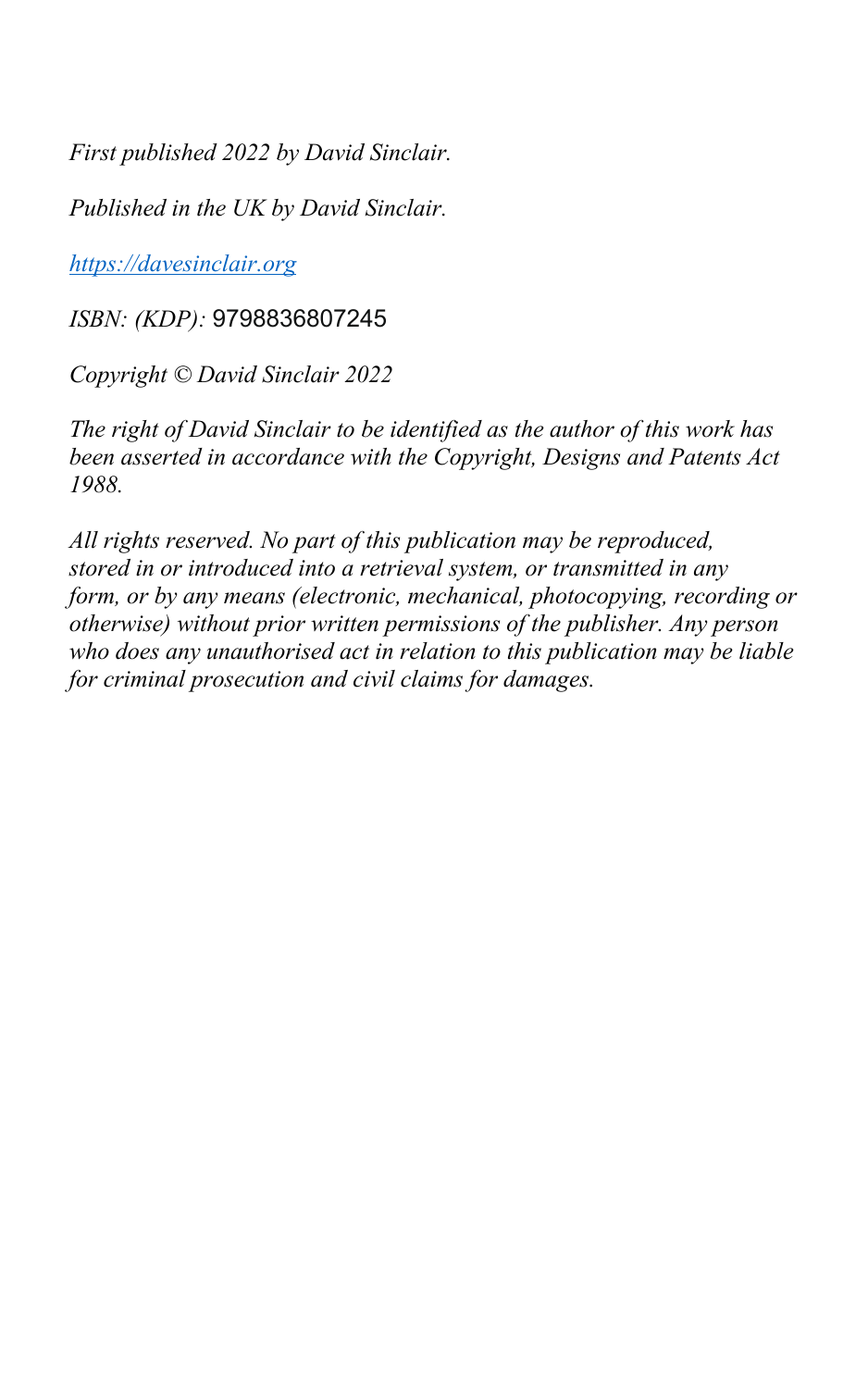#### Table of Contents

*The girl in the blue costume 4 Where almond blossoms fall 5 Going down to Dover 6 My Javanese Inamorato 7 Love for Lydia 8 Doubt 9 20 July 1969 10 Your Voice 12 Your Voice 13 The Lady 14 The Elms' Decree 16 The sunken garden 17 A Love Letter 19 The Mismaze 20 The Figure in the Crypt 21 How can you touch your nose with your tongue? 22 Things 23 The driving lesson 24 The Morgan 25 The Primary 27 Birdsong 28*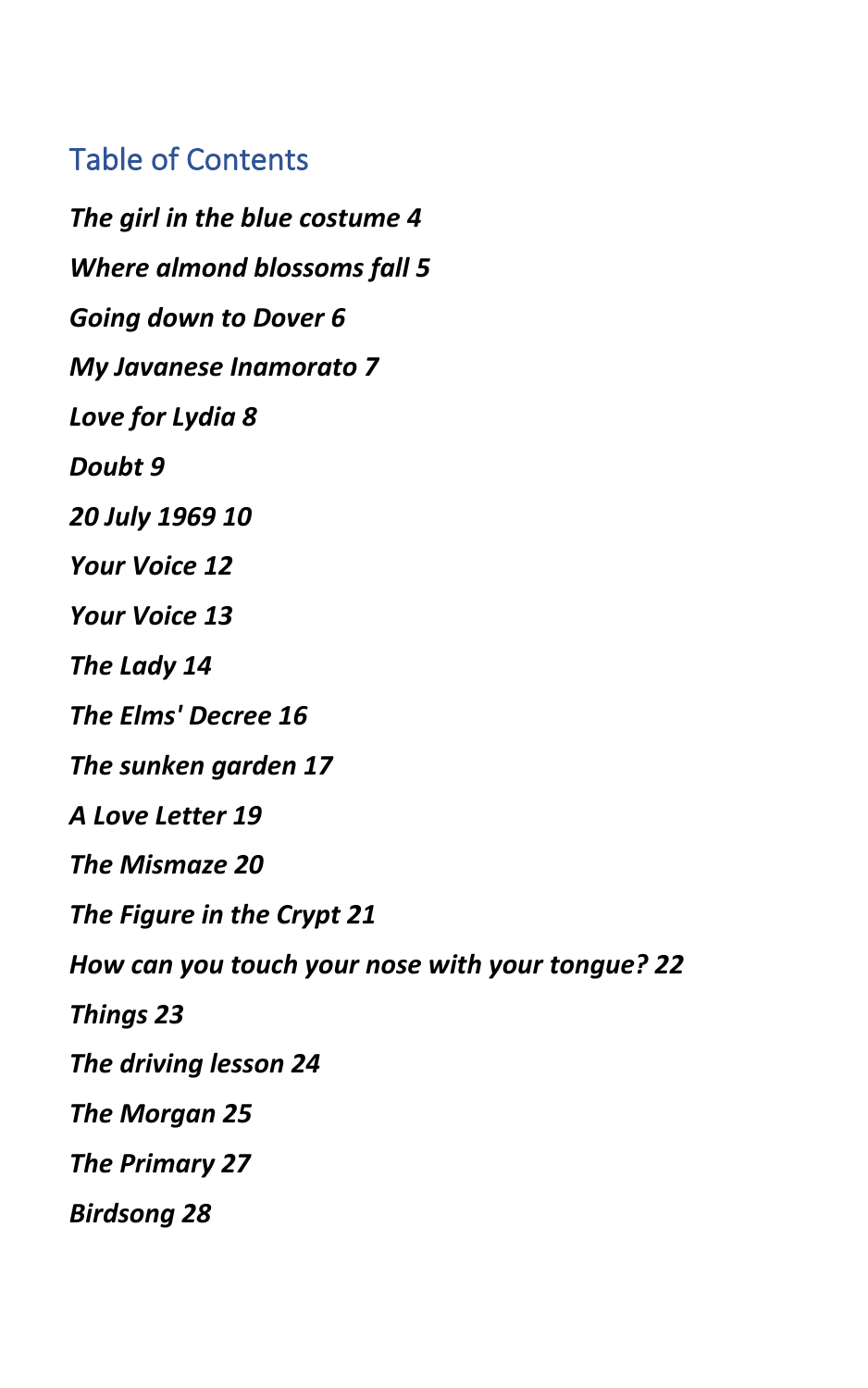*A moth alights 29 Sentenced in Arizona 30 The fruit of life 31 The gull 32 And is there honey still for tea? 33 How to make a nuclear bomb 34 That wasn't all she saw 35 Pendine Sands 36 The Ark 37 Arrival 38 I come from a king who is makerless 38 The melted heart 39 Aspects of Love 40 Sundaes 41 A faithful friend 42*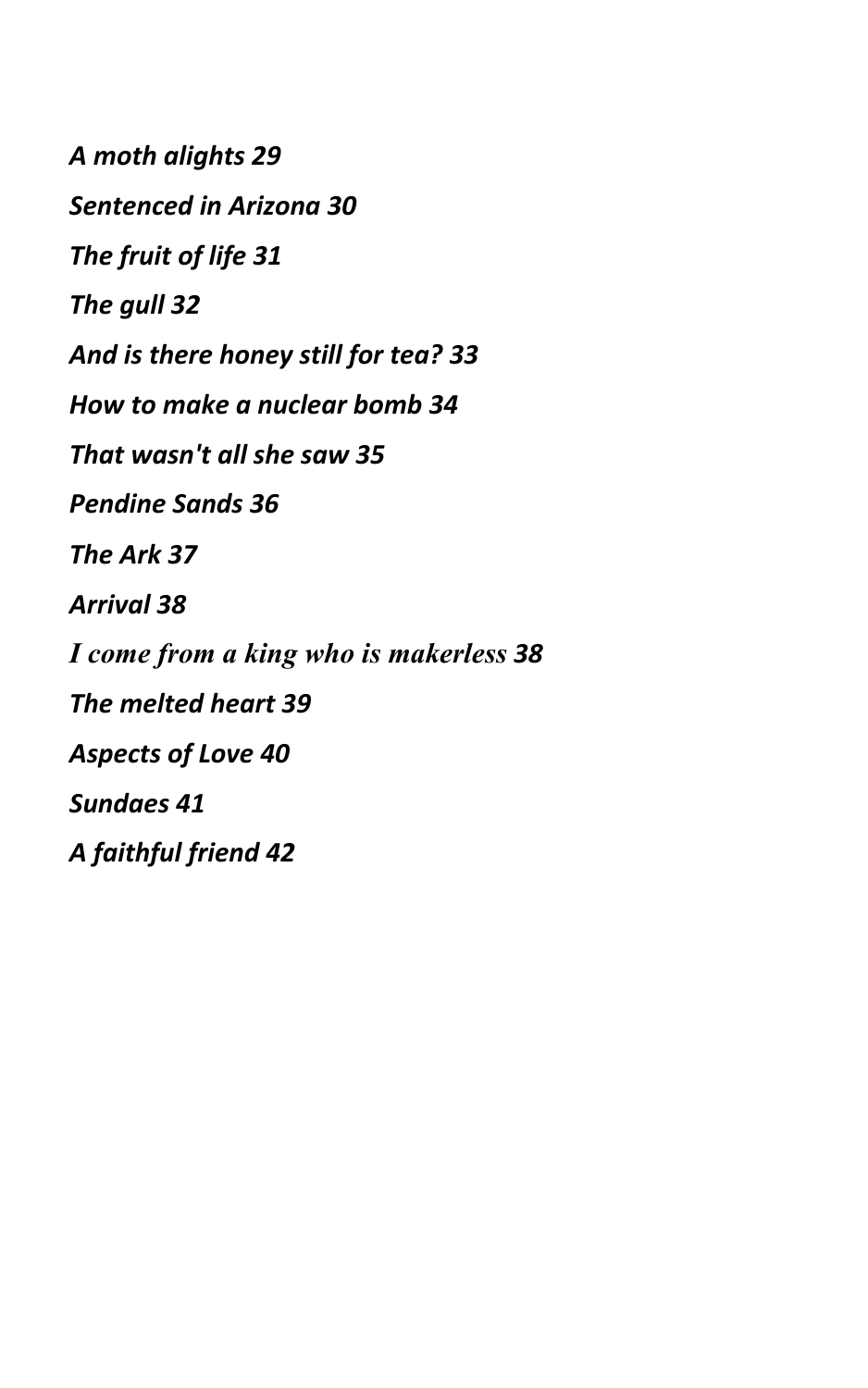## The girl in the blue costume

Blue. So many blues. That's what he remembered. Not the pale, washed watercolour blue of the evening sky that quickly deepened into ultramarine as dusk fell across the woodland valley between the moorland hills, nor the cold chilled blue of their breath in the April air as they bathed in the valley stream, washing the mud and sweat off, scrubbing the rich perfume of horse from their bodies. No, it was the deep azure of her costume and the silvery cobalt shadow of her hair. It was the dark cherry blue of the bruise on her thigh where she had cantered under an unseen bough. And the cornflower blue of her irises, with their little flecks of steely blue determination these prizes he held fast in his memory. Those, and his recollection of the kingfishers they had seen, flashing and flaunting their blues and purples as they swooped and dipped over the water, a thrilling, ephemeral moment of companionship. Now, so many years later, the viridian and emerald greens, the burnt umbers and siennas have all now faded into distant greys but still the blue remains.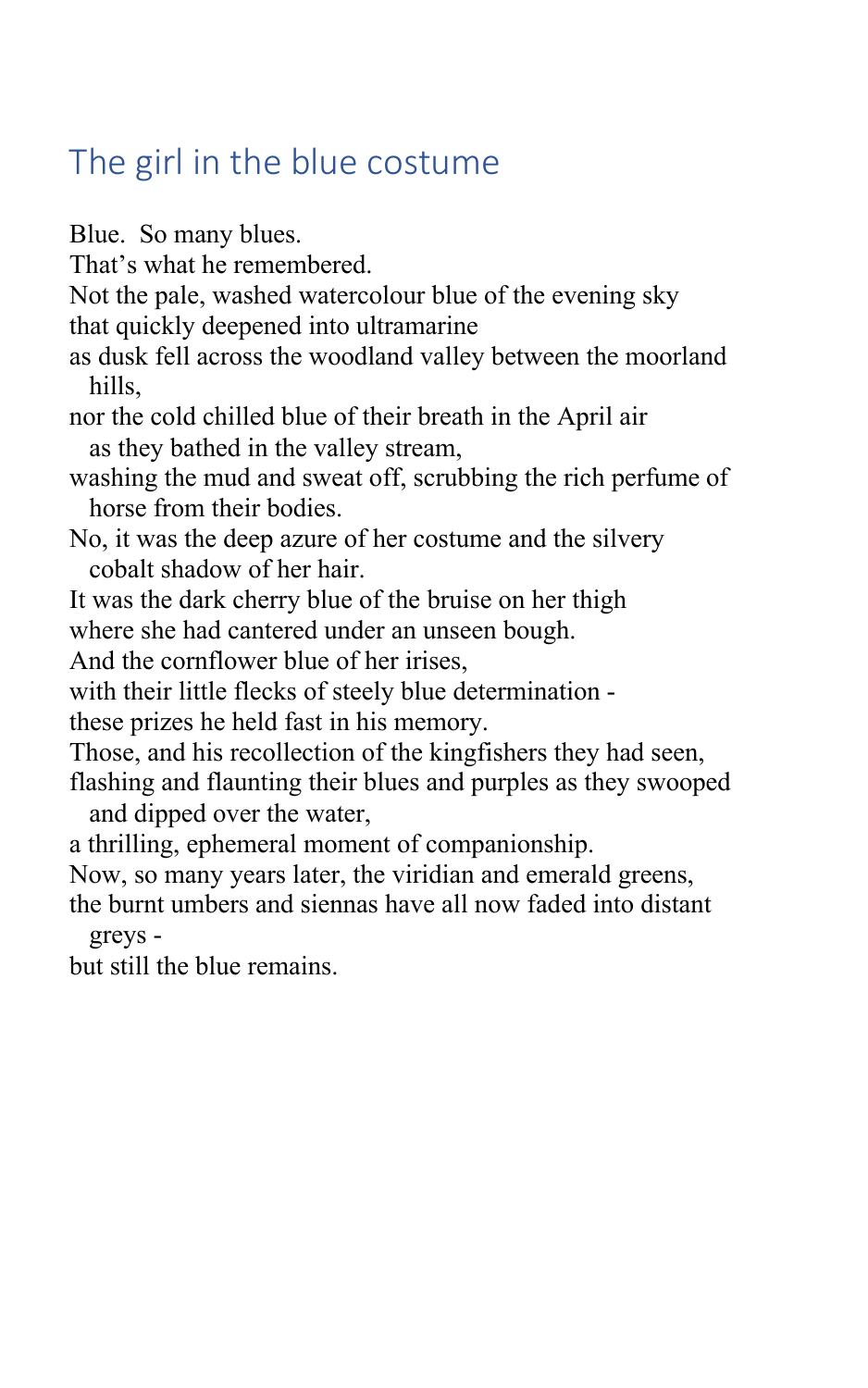## Where almond blossoms fall<sup>1</sup>

The wind swirls leaves around my garden gate like some celestial laundry machine and tumbles rooks from my neighbour's roof as they squabble in the bubbling air.

An angry squall stumbles by and paints my face with waspish raindrops. They spit and sting as if the north wind wants to bite the succulent flesh of my red-raw cheeks.

Blown south, my shivering thoughts fly to a warmer Spain and a pilgrimage made years ago when, mothered by green, Galician hills Santiago called us to a field of stars.

Each night we slept on tapestries of cream and pink and zephyrs whispered to us in the orchard groves. The cold wind thrills me now, as I recall a distant spring spent where almond blossoms fall.

<sup>&</sup>lt;sup>1</sup> Santiago de Compostela (or Saint James of Compostella in English) is the capital of the autonomous community of Galicia, in northwestern Spain. The city has its origin in the shrine of Saint James the Great, now the Cathedral of Santiago de Compostela, as the destination of the Way of St. James, a leading Catholic pilgrimage route since the 9th century. (Wikipedia).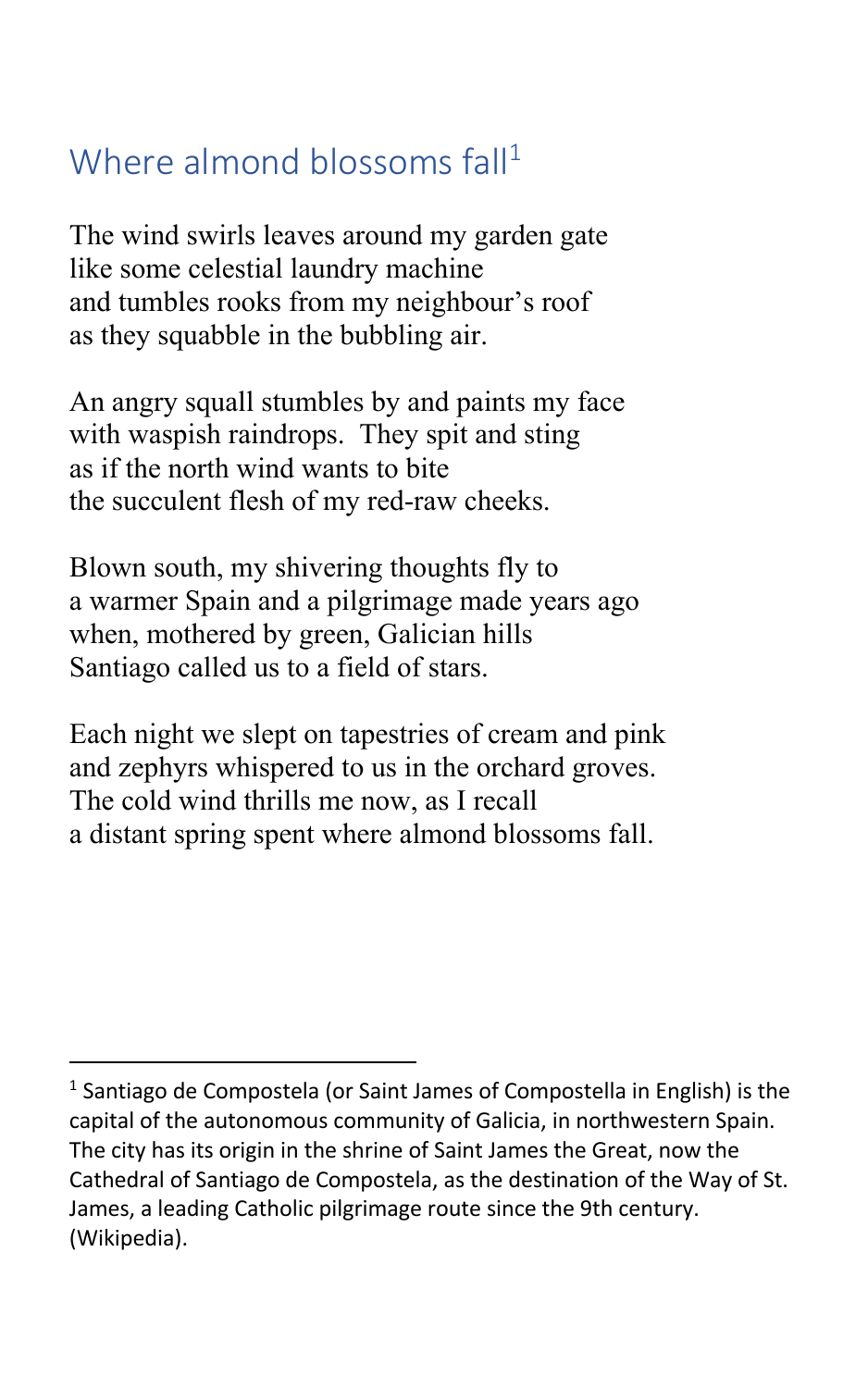## Going down to Dover

Looking through the window, we see the fields go past, Looking back at us, the cows seem quite unperturbed Looking through the window, the oast house points the way Looking to the pint, in the pub beside the church Looking down up on us, the clouds wash Kent away Looking through the window, the world passes us so fast Looking at our reflections, I wish the day would last.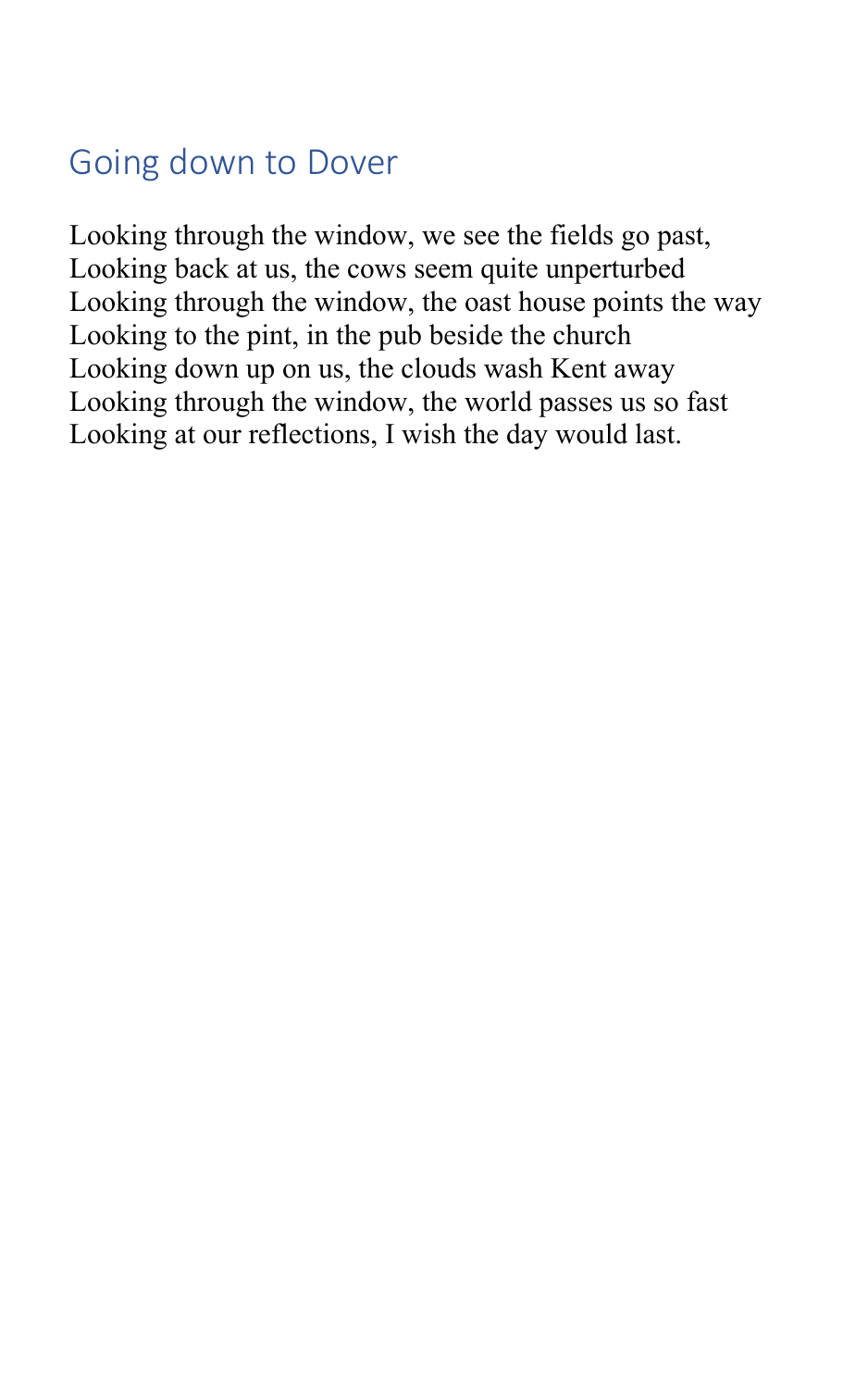#### My Javanese Inamorato

Shall I expresso how I seek to love you? May I melt your frosty look with affogato or taste your warmth in sweet and steamy mocha? Your perfume smacks my nose with rich aromas

chasing all my wordly thoughts away. Now let me drink the creamy froth atop your latte, so then your caffeine fizzes, jolts and sears my veins and tsunamis heat and carouse within my brain.

Let me taste the sticky sweetness of your hips. Your liquids kissing, smack my burning lips. I cup my hands around your fervid body caressing, seeking, tasting all your beauty.

My thirst so quickly quenched, in hope restarts. But desire does wilt. Too soon we must depart.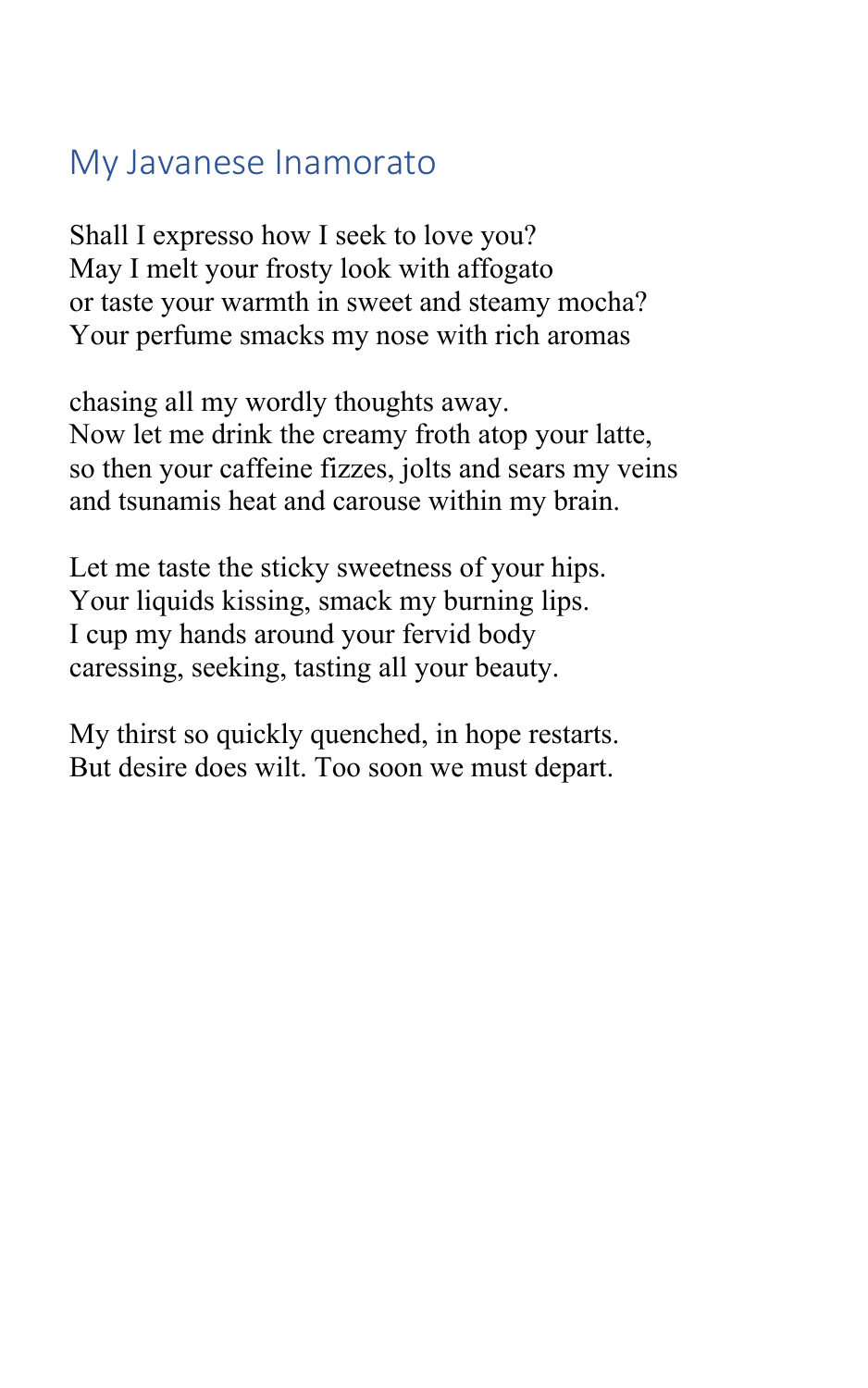## Love for Lydia

In a long distant youth, on a dusty library shelf, I first discovered the works of H. E Bates. 'Love for Lydia' was my favourite book. It told of a fabulous, unreachable world, Of country houses and a sheltered, selfish girl and how a boy at once is smitten and journeys to eventual commitment. I sent you an order across the web, so I could re-read that book from my long distant youth, So what, Dear Amazon, sparked in your inhuman head and made you send me Jane Fonda's 'Love for Lycra' instead.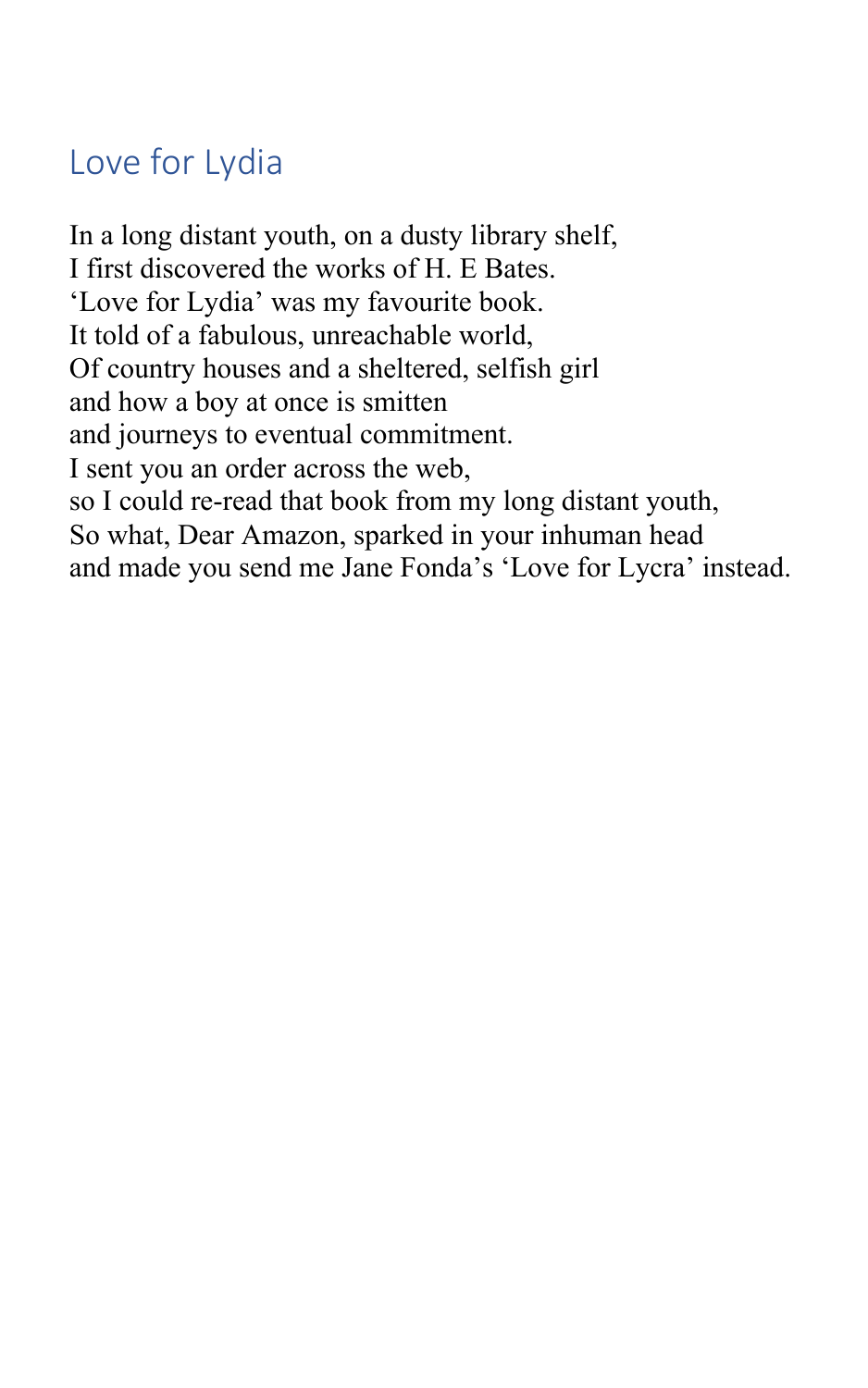#### Doubt

I wait in silence for the phone, and bite my nails right to the bone, my chest feels hollow as a drum, my breath quiesced. Why don't you come?

I cannot speak, nor raise my head, my desire suppressed but far from dead remains furled up, like secret doves, hidden, folded in magician's gloves.

I feel my stomach at its rawest, my pulse Is faint. I cannot rest. I hear the tunes from last night songs but the words now say: 'Did I do wrong?'.

I taste the perfume of that one last kiss. Please. do not end our brief liaison. Your leaving split and rift my heartwood and burnt the innocence of childhood.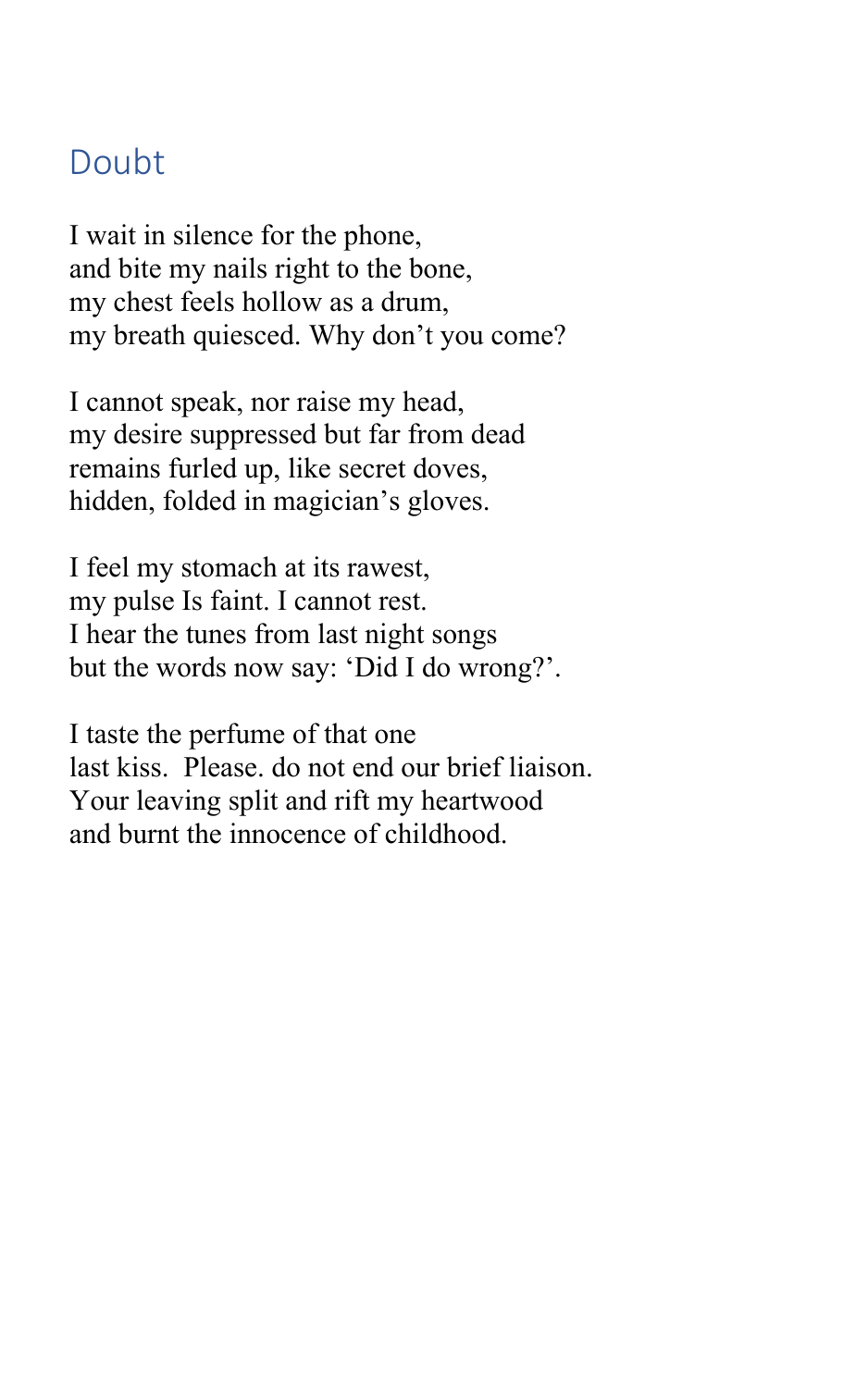## 20 July 1969

Sunday in August, and the Dog and Duck is packed. Church goers and golfers convivially discuss the vicar's new wife, or their slice on the ninth and wish they'd spent less time in the rough.

Those who sang 'Sheep may safely graze' just an hour ago buy the vicar large sherries to help save their souls. At home roast lamb waits with the wife and the dog. She reads the Observer and the cabbage grows cold.

At the bar, the butcher slowly sups his light and mild with a whiskey chaser, a habit acquired in his conscripted past, when a stray German bomb gave him a ghastly glimpse of his own kingdom come.

And though at the end of each long working day he intently scrubs the blood from under his nails he can't quite remove the faint scent of a place where men hacked into flesh and spilled their entrails.

On Sunday he puts on a clean, crisp, white shirt while his wife starches a new, stiff, white collar. He buttons it down: a tourniquet applied, 'Careless words cost lives' – thus thinks the old soldier.

His young son once asked, 'Dad, what did you do in the war?'

he just said, 'Nothing much really, hardly nothing at all. Mostly KP parade - you know, peeling some spuds - It was a different world then - I can barely recall.'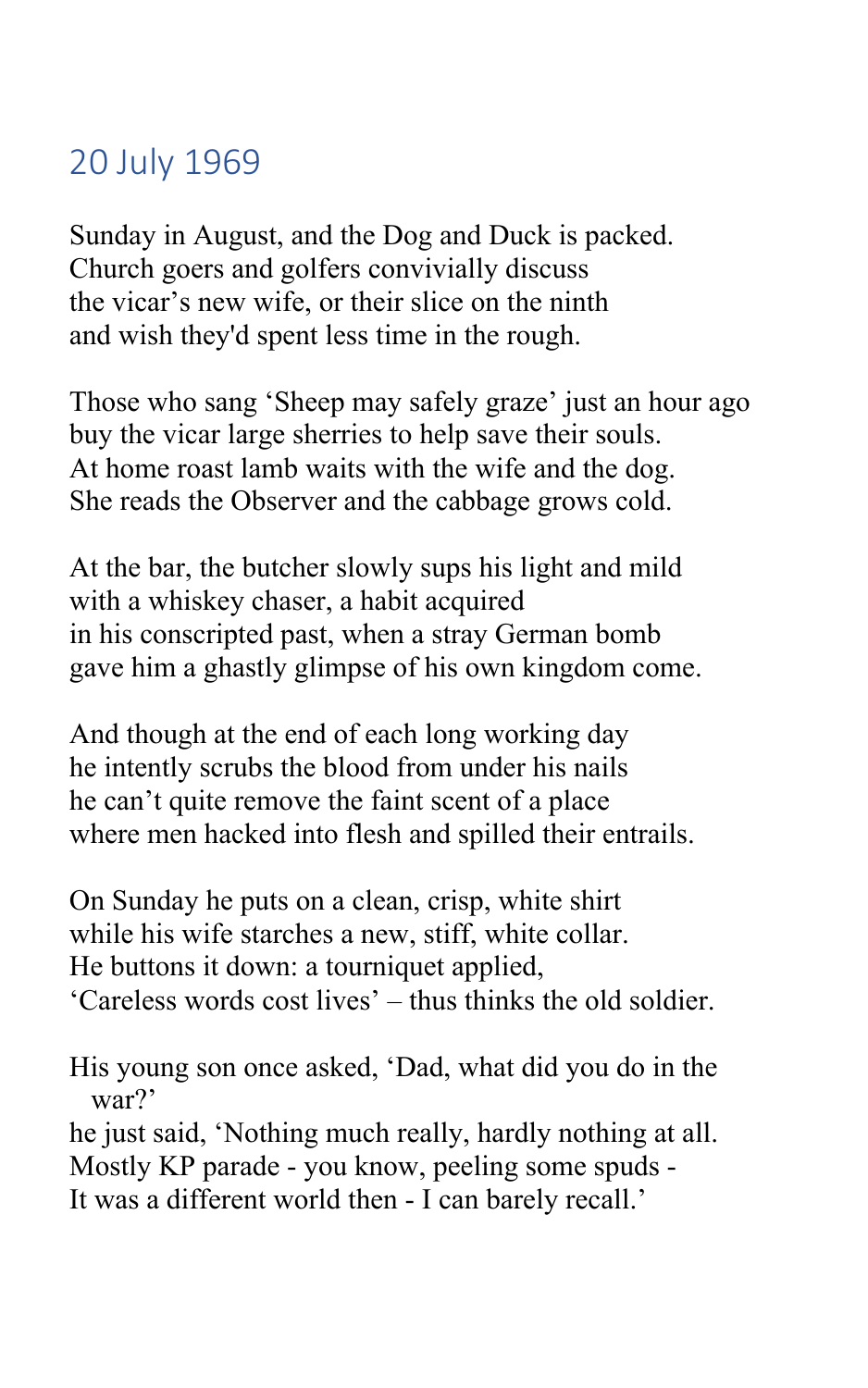Now the son is a man, he won't drink with his dad but prefers real ale and rugby and banter with mates. A chicken in a basket is all he knows of his dad's trade. He'll be rich when he graduates – an accountant perhaps.

The landlord calls time and the father goes home, while his son sneaks across the estate to the new Prince of Wales The village bobby arrives and suggests a lock in and prop challenges wing to a swift yard of ale.

Soon men will stand on an alien soil And take that giant step for all mankind. But how much further must a son reach out to grasp the thoughts of a father's mind?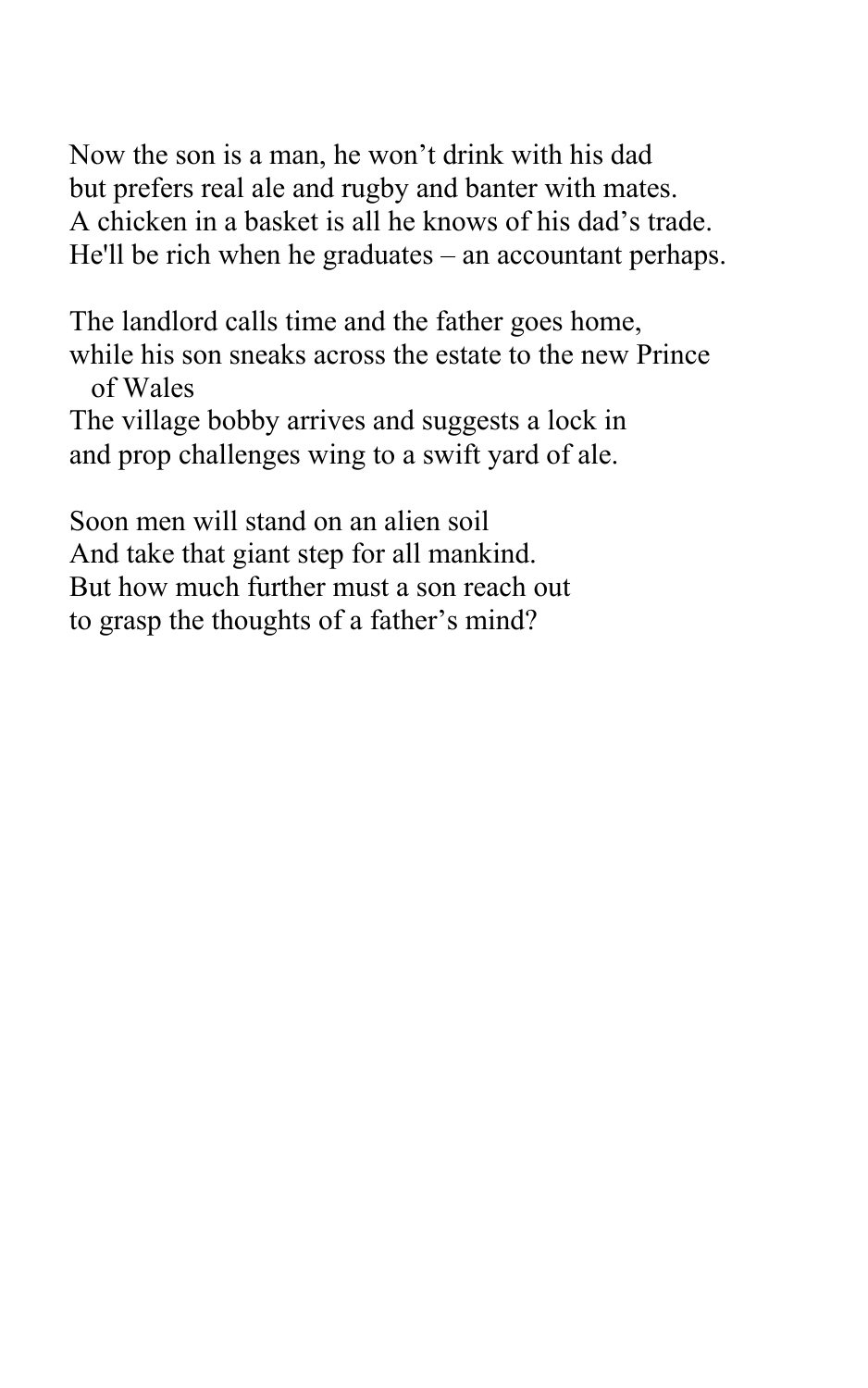#### Your Voice

Your voice sounds like the sizzle of fried sausage as we giggle and chuckle around the campfire; Your voice is like the soft keening of the breeze as it wanders through the stand of aspen trees, breathing your perfume, on the hairs of my neck.

Your voice is the sound of the river dancing on pebbles brought down from the hills beyond the aspen stacks, crystal clear, satiating and slaking my parched thirst.

Your voice is the bronze, burnished tone of a jazz saxophone, as it romps and revels and kicks up its heels; Your voice is our telephone cord of conversation as it carries your thoughts across the fire's flames, piercing my heart - thus I am revealed.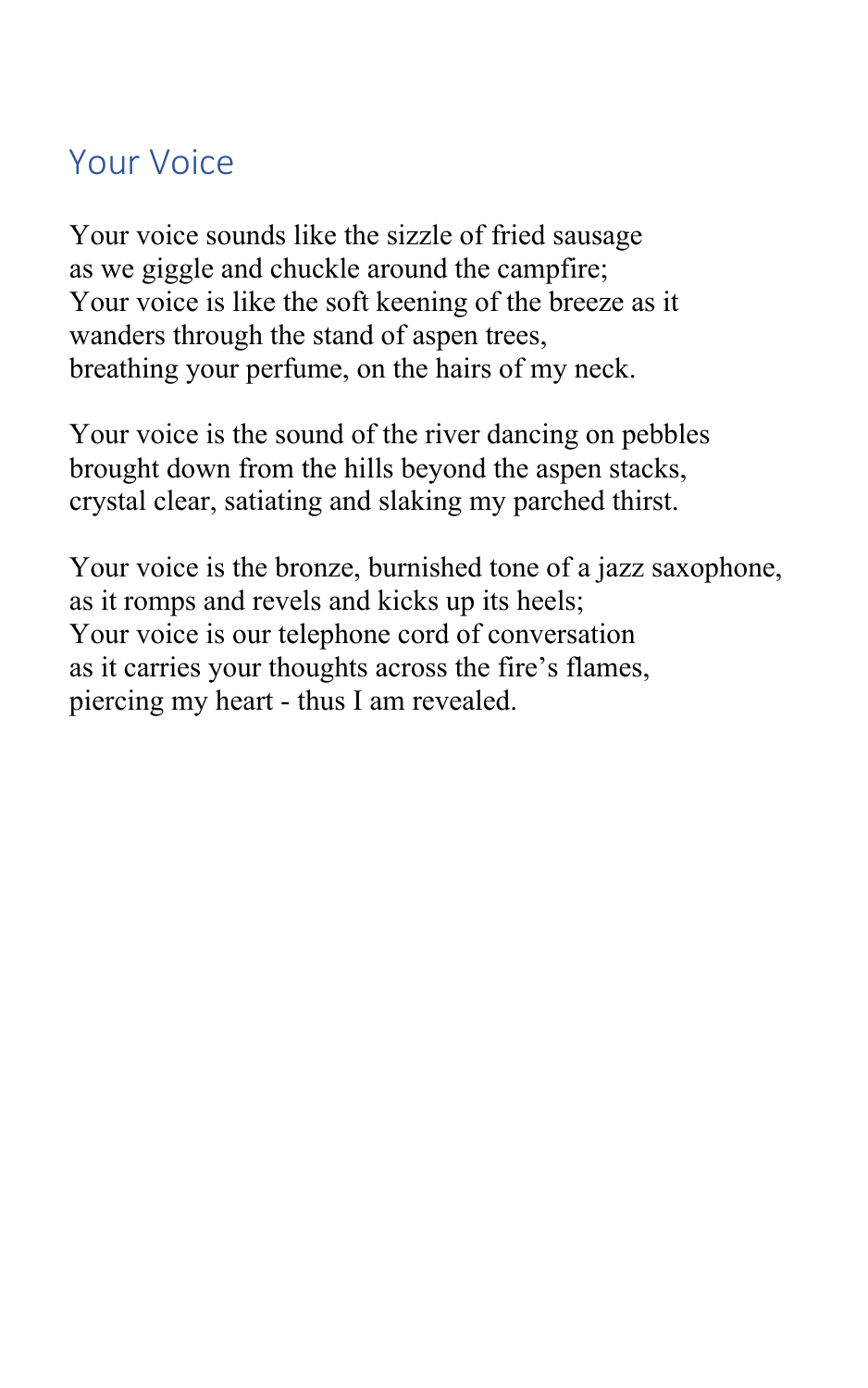#### Your Voice

Your voice sounds like a conrod being pushed through an engine block, or a camshaft graunching its way out of its bronze retaining bush,

like a blacksmith's hammer striking a fatally flawed weld

and shattering the integrity of the metal's crystal bed.

Your voice sounds like the clatter and whine as the oil spills out, at forty thousand feet, of the passenger plane and its Rolls Royce jet turbine, until it shrieks and explodes, like an angel's guffaw and scatters its entrails across the troposphere.

Your voice sounds like a dog when you've stood on its tail,

or a treble church bell that was cast with a flaw and now sings off key in a devilish peel,

its dissonance rings like a 1930s telephone

in whose klaxon the aforementioned dog has buried its bone.

Your voice sounds like the huff, puff and wheeze

Of a ten-ton steam roller, that ran off the road

And smashed through the door of an accordion factory,

Playing polkas, waltzes, as it levelled the manufacturing line,

Mostly in B flat, and excruciatingly out of time.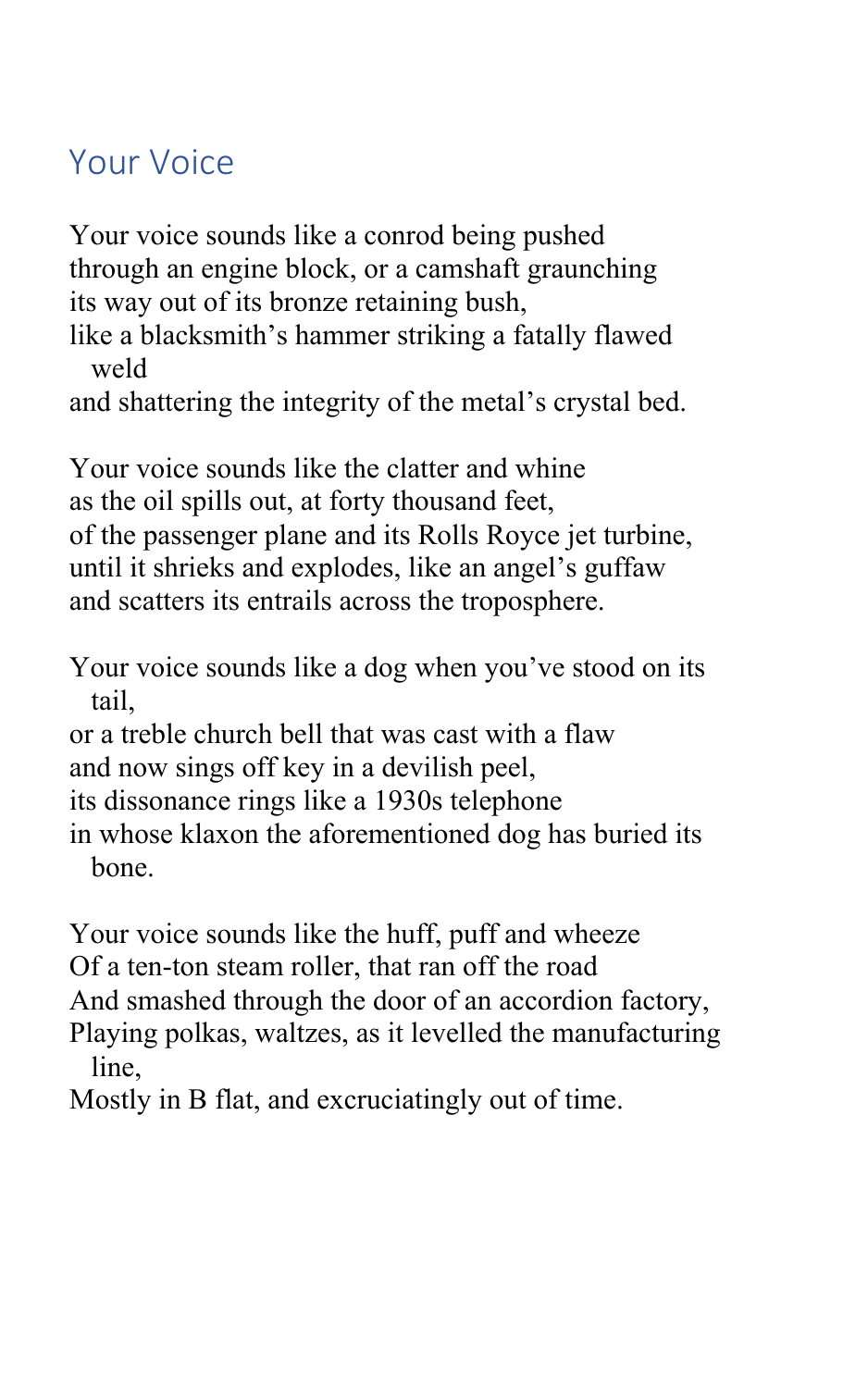#### The Lady

One summer day, my lover and I walked hand in hand, around Hampton Court. We came to the maze and entered within following no plan, just steps without thought.

Our path was ushered by cool laurel walls, our voices were silent, but our minds were entwined. At each branch in the path, with arm around waist, we chose as if one and walked as if blind.

We came to a clearing and sat on a bench. My head on his shoulder, we dozed in the heat. Did we dream that we heard a murmured exchange, as a couple appeared and stood by our seat?

The lady wore pearls on fine gold brocade while the man had a doublet with rapier at his waist. 'My sweetest Jane, you must no longer delay' and with the palest of cheeks, she accepted his embrace.

The breeze chilled my skin as the couple turned away and faded from sight into corridors of green. I looked to my love, and asked him to say if he shared my dismay at all that we had seen.

As he kissed away the tears that ran down my cheek my heart ran wild like a young girl betrayed. Then his lips softly touched the nape of my neck with the loving caress of the executioner's blade.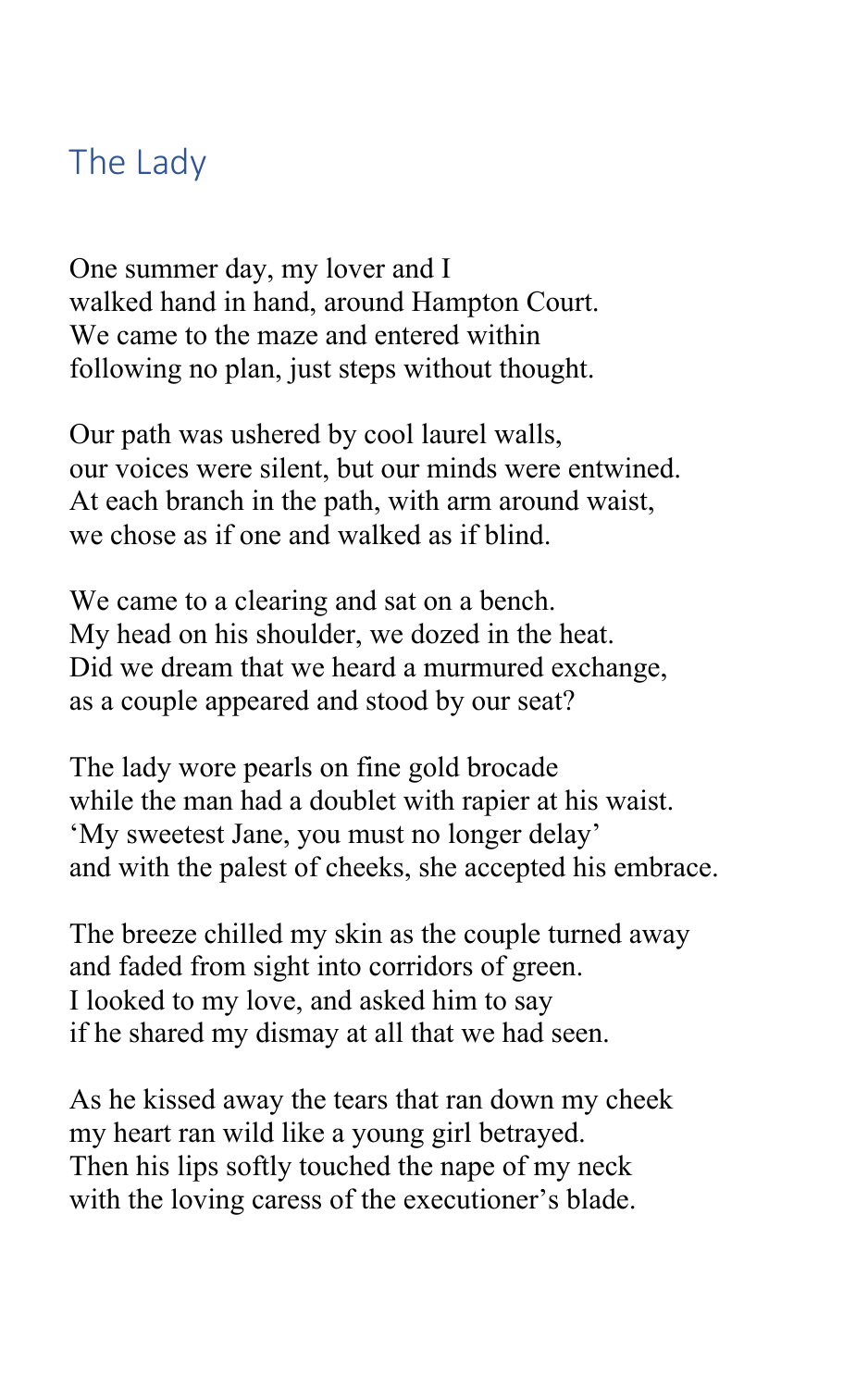Often I think of the events of that day, and I hold my love tight in a desperate embrace. And though we returned many times to the maze our steps never found the path to that place.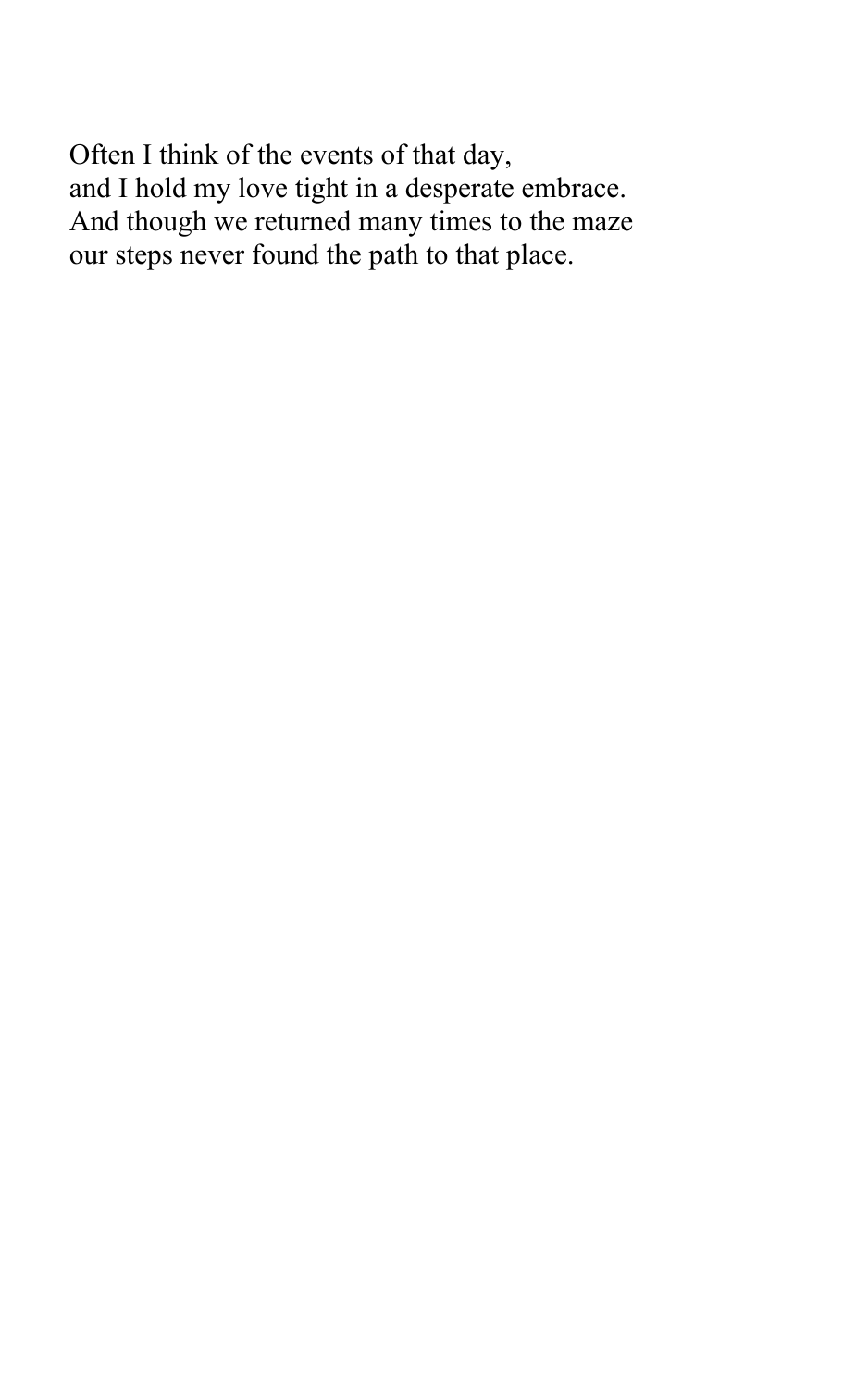# The Elms' Decree

The September breeze bends the slender, elm trees. Tested, they gently rebel. We see them weep. We left the concrete then, where beetles creep, perplexed yet helpless. We enter where they dwell. We seek the elms' secrets, where they swell. These seeds sleep bedded deep, heedless even when held there when these shelters freeze. They never express resentment, never seek revenge. Yet seek freedom where sleep's sweet spell ends.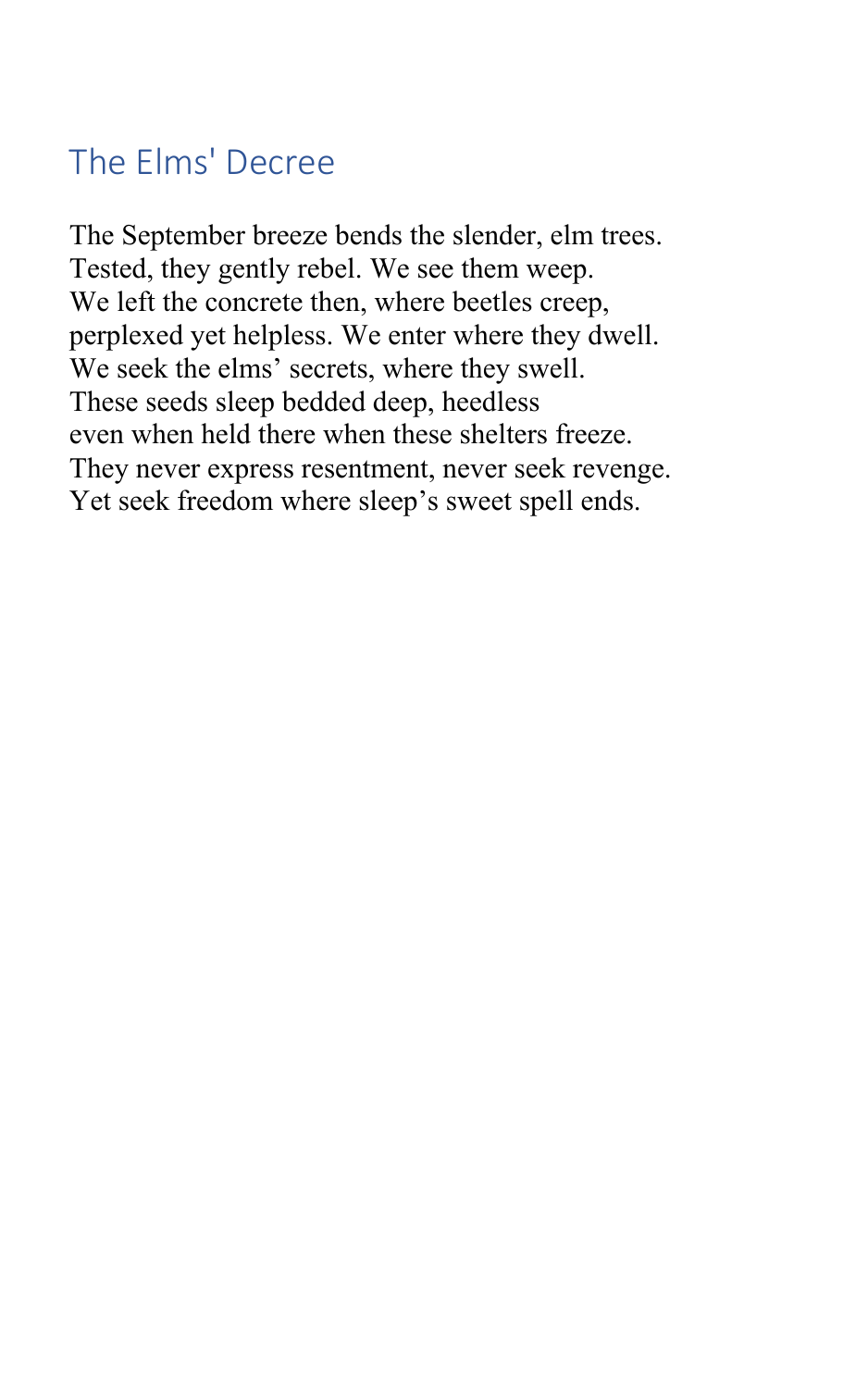### The sunken garden

- This garden is twice hidden.
- Encircled by rhododendrons and camellias,
- its paths are coffin deep below the main lawn.
- We have left the big house, and walked across newly mown grass
- to find a subtle path meandering through tangled larch a and birch.
- Their fractured fingers point urgently, reaching for the. unseen light.
- We ignore their imploring, preferring to move on amongst damp ferns, moss and decay
- to find our secret place where we can no longer smell the greenness of the distant lawn
- and our tongues can taste the moistness of the shadows.

There is no bird song here.

- No summer sun falls on the grey sandstone flags under our feet.
- We sit on an oak bench in the arbour.
- It bends softly under our weight, its slats rough and weathered,
- bruising your skin as you crumble the wood between finger and thumb.
- A lonely carp floats on the surface of a pool, horizontal, i its mouth open and eyes wide but dull.
- I look into the dark browns and greens of the ferns even they are not blameless.
- Shadows shelter conspiracies as each leaf takes sides in our arguments.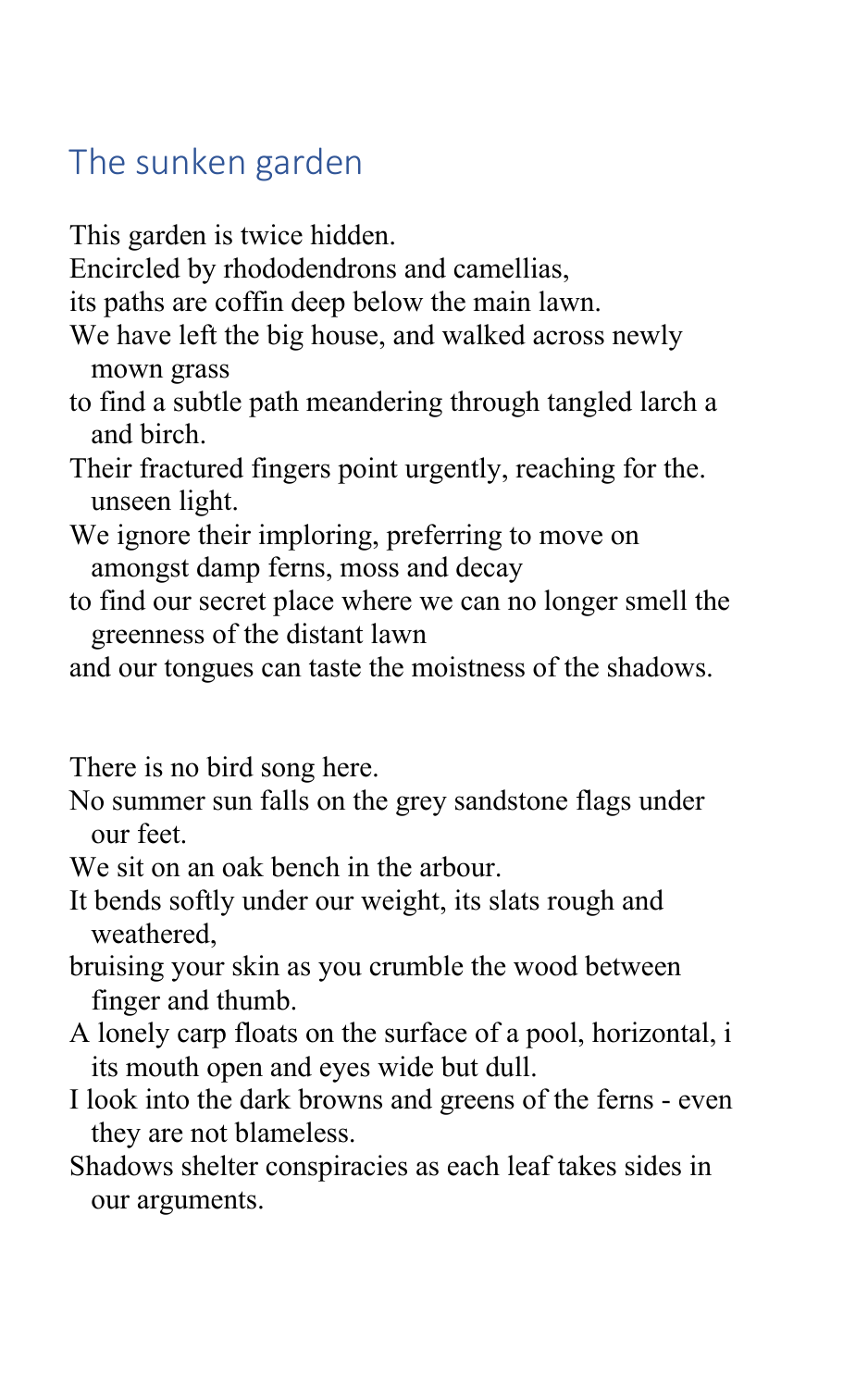Here too our thoughts are twice hidden, once within ourselves and once buried in the rough brown soil.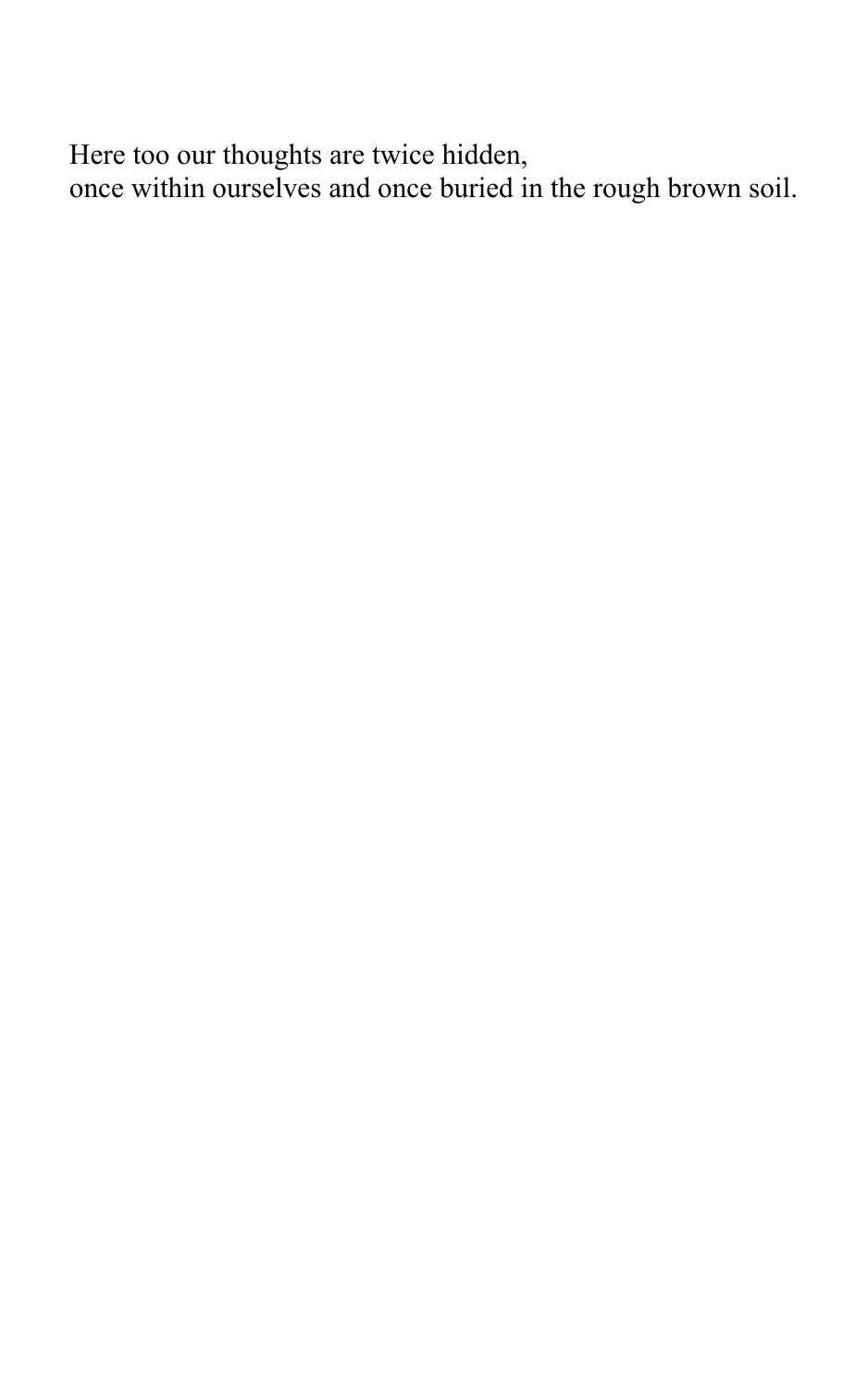#### A Love Letter

Dear Donald, Instead of you, I wish I had married Ronald (Not Reagan but), McDonald. Then I would perhaps have smiled more on the podium, instead of appearing to need Imodium.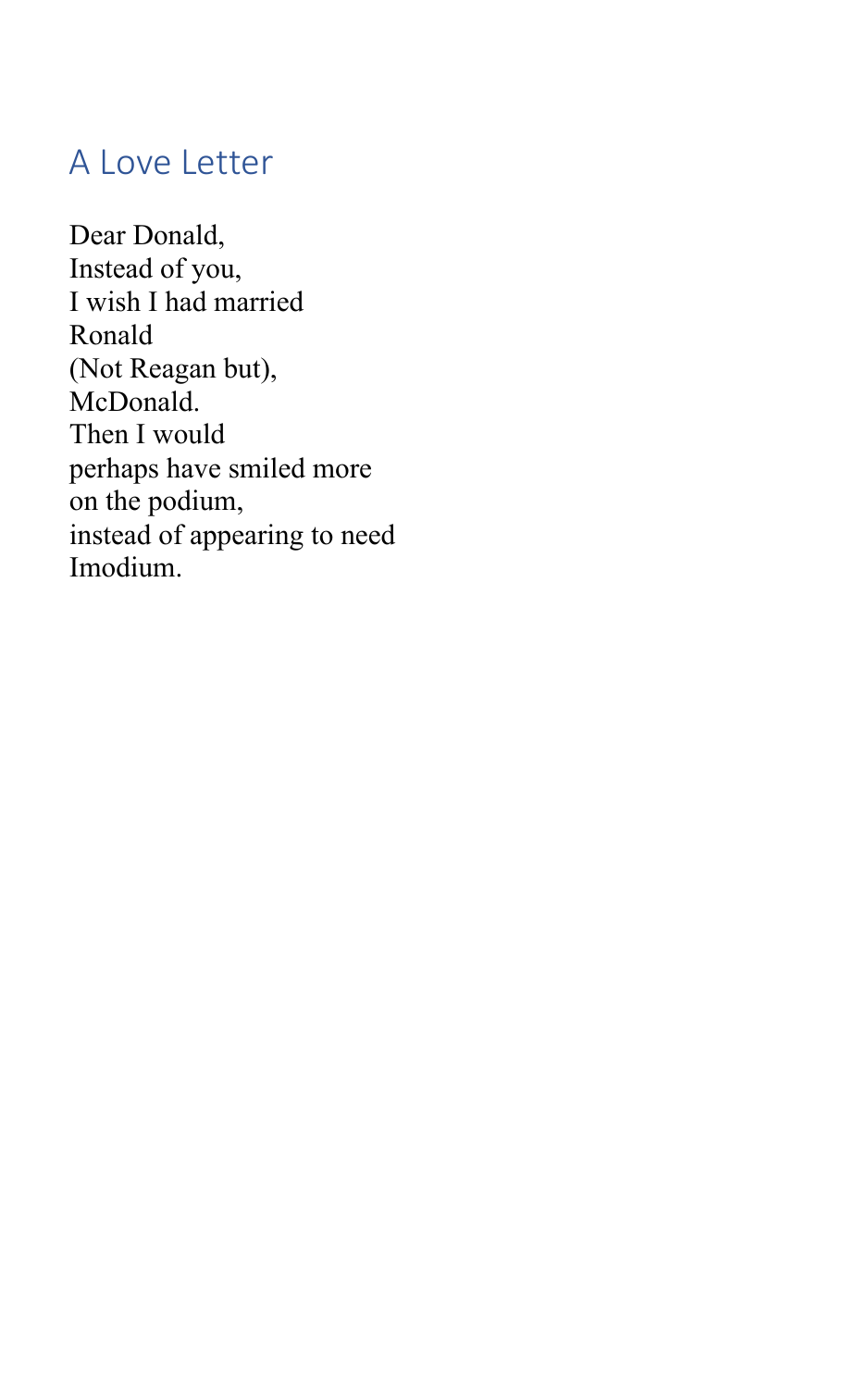## The Mismaze<sup>2</sup>

While fields submit to winter's white campaign, And clouds kiss and bruise the hills with grey, the wind pins the sky to earth's window frame and I flee the town to climb my favourite way. Atop the hill the hard and frosty sward is cut by dark and winding lines. I ask what strange, mad maze is this, with only but a single path? Your answer is now gone, but heard in wind's refrain. You could not know whose feet would trace your craft. But now my steps between the frigid turf decode your labyrinthine cryptograph and bring me to the centre of your work. And though you're gone, I still remain, a mourner To your death below, in cold and tender water.

<sup>2</sup> The Winchester Mizmaze, one of eight historic turf mazes still remaining in England, is an area of narrow paths to the east of the city, on the top of St Catherine's Hill. This is not a maze in the modern sense but a labyrinth, cut into the chalk, with no junctions or crossings. Although mediaeval in design, its origins are obscure. A local legend suggests it was carved one summer in the 17th century by a boy from Winchester College who had been banished to the hill for bad behaviour. To occupy his time, he recalled a lesson on classical maze design and carried out the lonely task of laying out and cutting the maze. The boy sadly drowns in the river below on the last day of the holidays.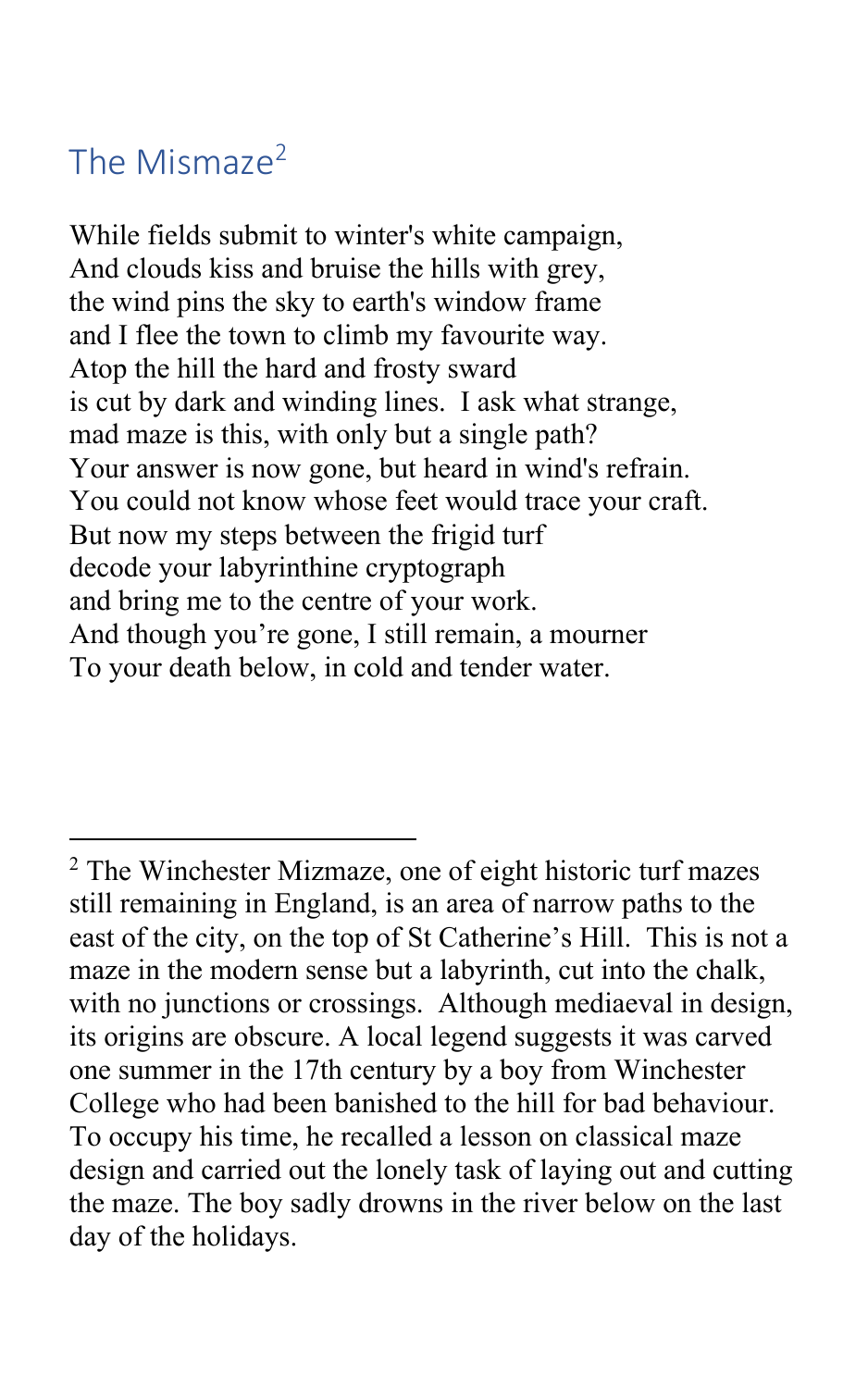# The Figure in the Crypt $3$

In this crypt a leaden figure stands rooted in the crystal water; motionless in frozen rigour.

Summer tourists startled, shiver. Stricken mute they stop and honour; thoughtful souls become transfigured.

The vaulted roof contains our wonder; whispered from the water's border we hear our thoughts as wordless thunder.

Was it king or priest or unknown sinner whose secret reasons strove to author encrypted secrets in this figure?

And is this statue slave or brother carrying out our silent orders deep within the vaulting pillars?

Or was it God that made this watcher and set him in the cool groundwater? Inside the crypt a leaden figure stands guard for us in frozen rigour.

<sup>3</sup> https://www.winchester-cathedral.org.uk/our-heritage/artarchitecture/antony-gormley-sculpture/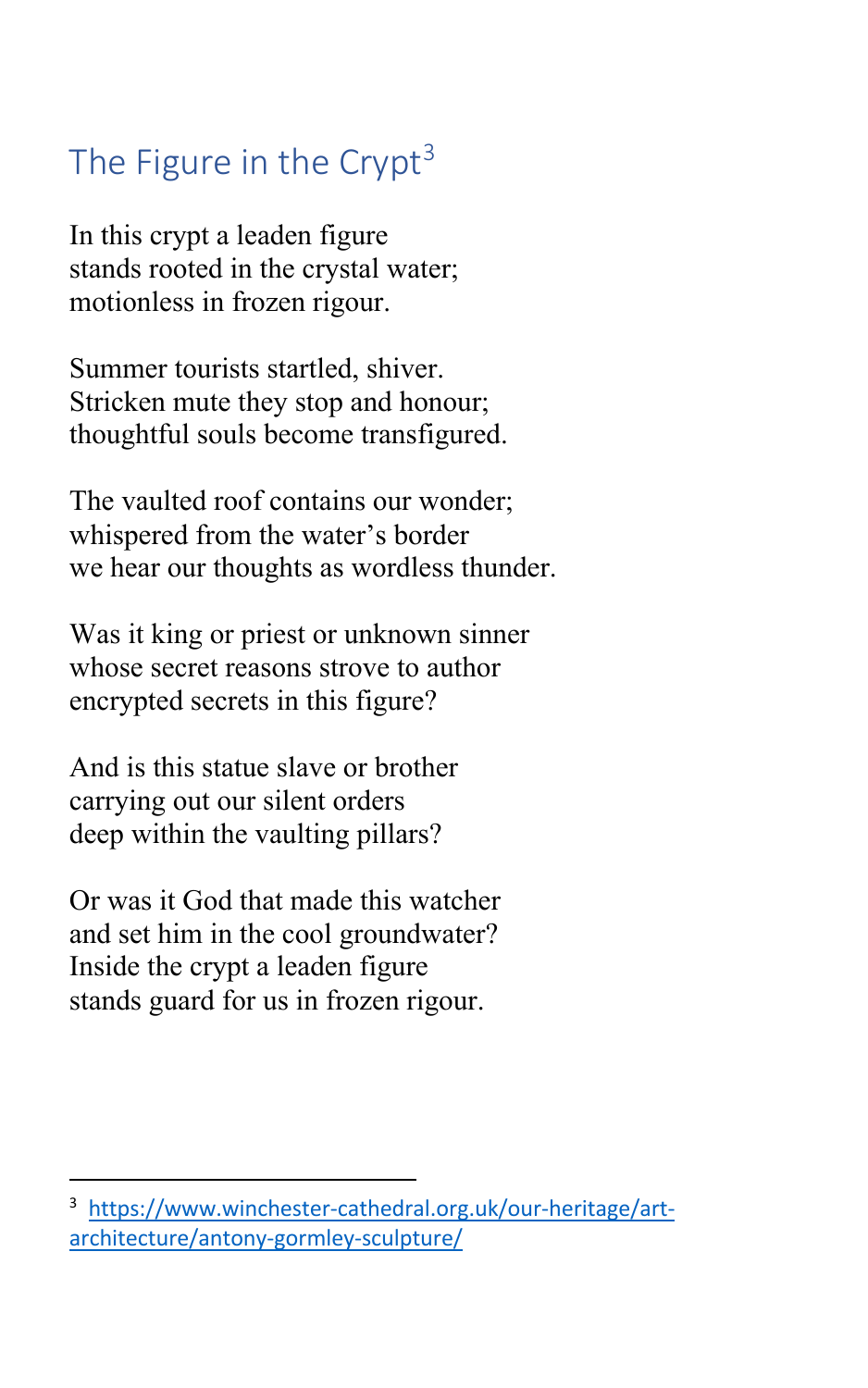## How can you touch your nose with your tongue?

How can you touch your nose with your tongue? How can you make just a one word pun? How can you make a potato crisp bounce? How can you make a leotard flounce?

How can you touch your nose with your tongue? How can you quiet a bell till it's rung? How can you bend a Jacob's cream cracker and how can you unpluck a harvested apple?

How can you touch your nose with your tongue? How can you cry before you are stung? Why can't you laugh when you tickle yourself and how can you dance when you're up on the shelf?

How can you touch your nose with your tongue? How can you catch a hare with a drum ? How can you smile when you bite on a lemon and how can you hide a secret unspoken.

How can you touch your nose with your tongue? How can the old become once again young? How can you keep two magnets apart and how can you put back the wings on my heart?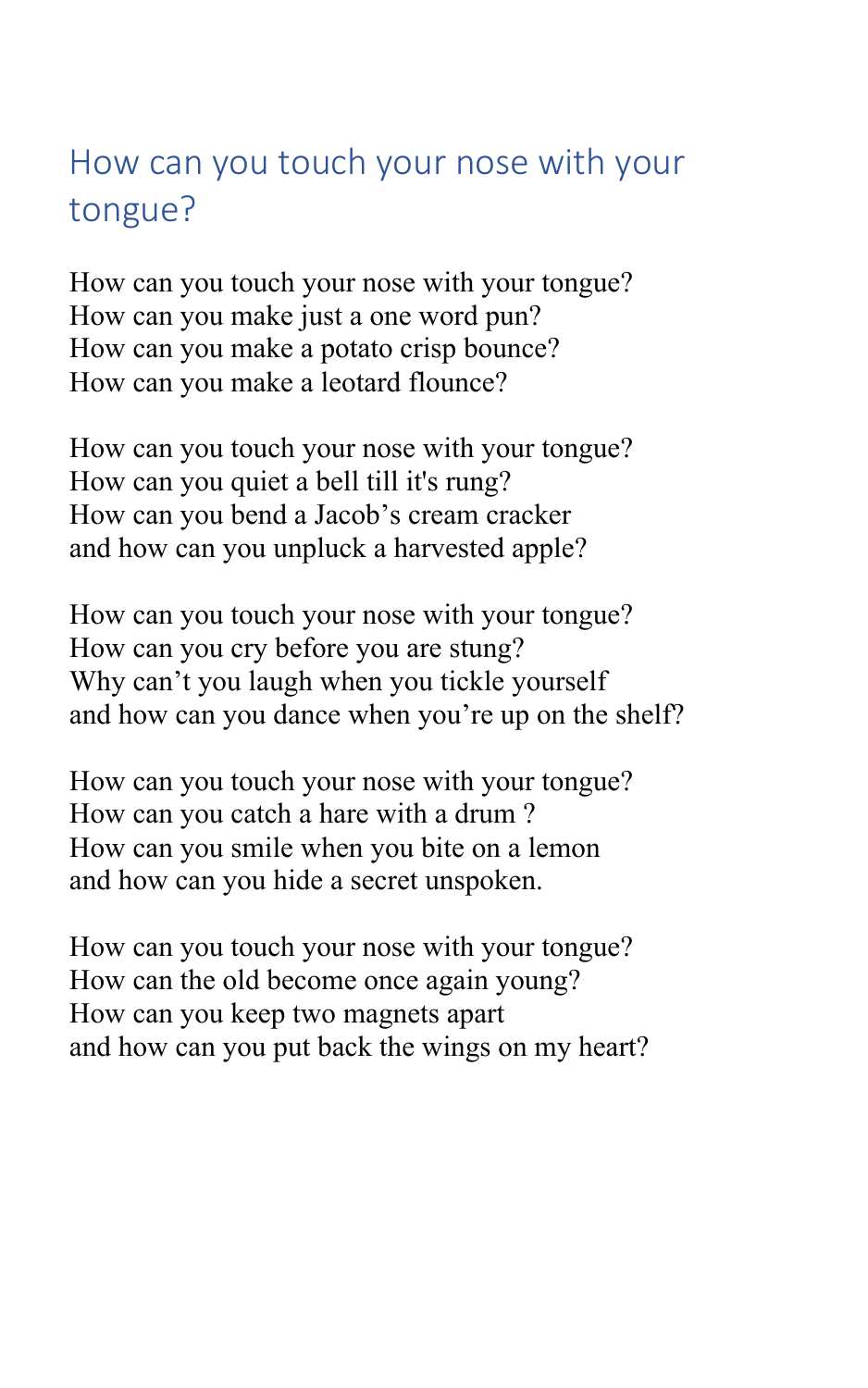#### Things

I once loved many things. Wooden bricks, and chews, a comforter in baby blue, nipples to suckle and breasts to nuzzle. Carpet seas to sail before I could toddle. Each day an adventure and the warmth of a cuddle I loved leaves in the garden and the worms and the snails. The blackbird's song and the red robin's coat tails. I loved the walk to the school, through the row of chestnut trees, and the cool brown gloss of conkers gathered with glee. I loved the wrapping at Xmas, the baubles, bells and lights, and marzipan icing and the gift of a bike. But now that I'm old I have discarded these things, and my only desire, is to once more begin.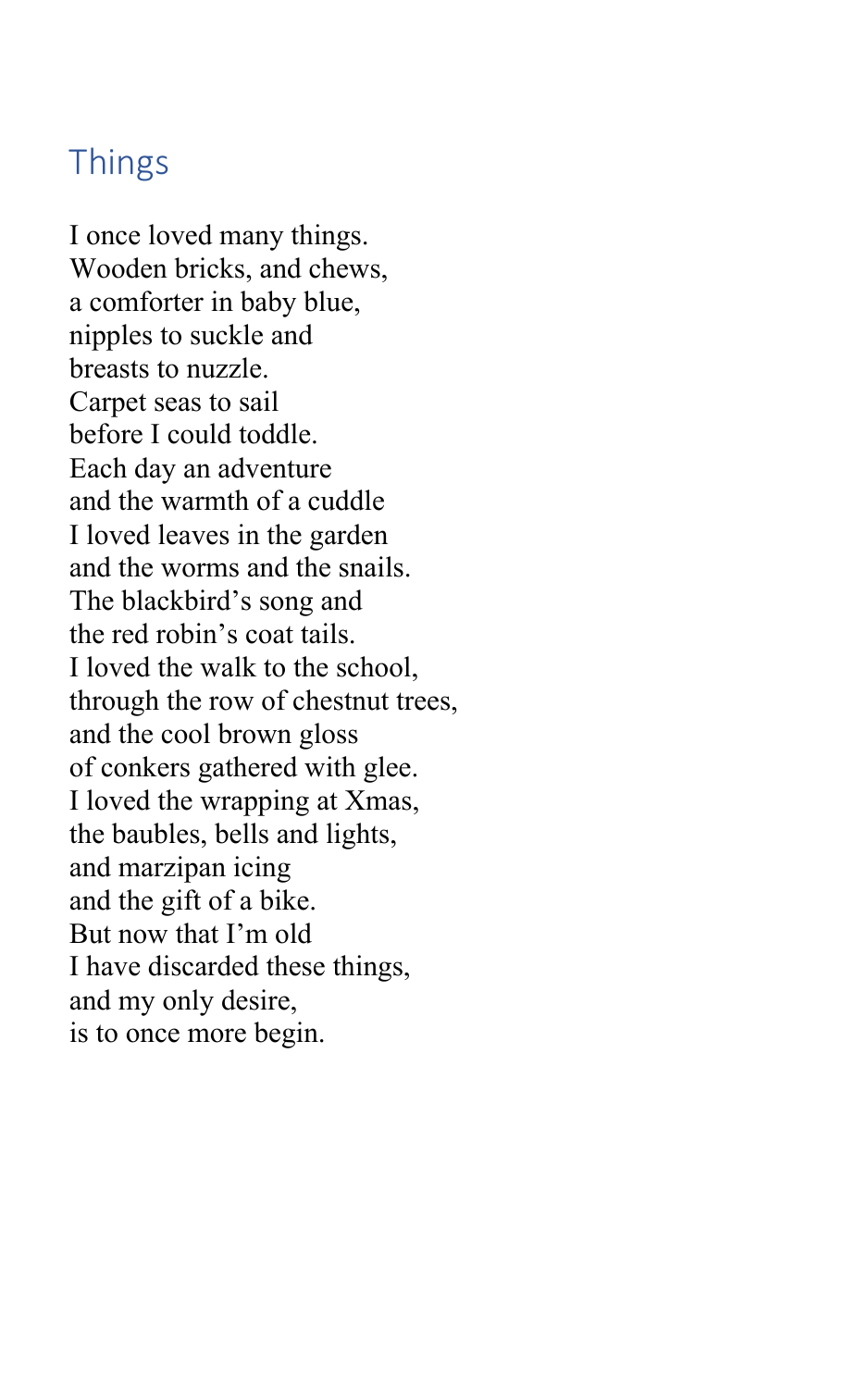## The driving lesson

All right, that hill start wasn't so bad was it? *Yes, really quite smooth but it did judder a bit.* Check out that classy gear change, Dad – fourth all the way down to second. D*on't get too big headed – now into first after you've put the clutch in* Easy-peasy, lemon squeezy *Fairly good, on the down change - let it rev freely* Gosh, where did that motorbike come from? *How about looking in your mirror then?* I'm trying my best, Dad, you're frizzling my mind. J*ust relax then, let the car do the work. I'd keep my hands on the wheel though love, quick - there's a gap after that lorry - go, go, go!* Mirror, signal, manoeuvre - there, that was bang on that time *Now, don't get cocky - it was hardly sublime* Ok, now for my favourite roundabout *Perhaps that is where the examiner will find you out!* Quit hassling me, Dad! *Right, I'll only talk at your command* Sure, I bet! *Take the third exit.* Unfortunately, if we want to go home, we need to take the second. *Very good, but we need petrol at Tesco - as your sister would have reckoned* What - are you saying she drives better? *Xanthe passed first time, remember!* You've always loved her more than me – right, I'm walking home from here! *Zayda…ZAYDA -for goodness sake, come back my dear!!*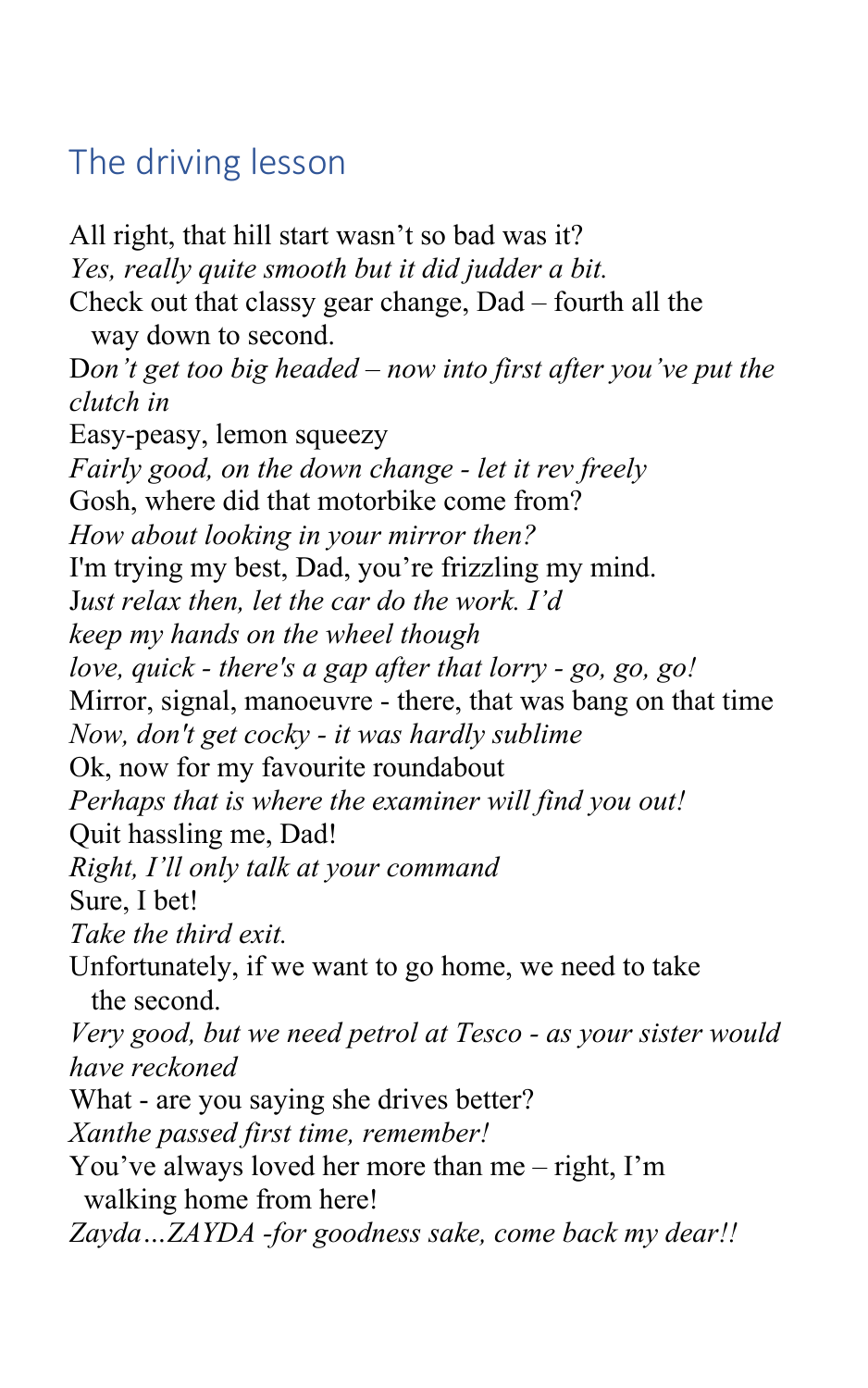#### The Morgan

Twas the night before Xmas and up on the roof Santa had parked to let the team rest their hooves. Santa was troubled and all in a dither. His reindeer were knackered and needed a breather.

So Santa climbed down and looked in the shed. He found an old Morgan, its battery quite dead. A peek at the chassis revealed a bad crack. One wheel had gone missing, the axle now on a jack.

Its chrome work was pitted, the frame had dry rot, The kingpins were worn and the gear box was shot. Its bumpers were scuffed, and the leather was torn, And dull, faded paintwork made it look so forlorn.

Just then, a trio rode up from out of the east, Summoned to assist at the elves' behest, They came bearing gifts, and were laden with tech, Unleaded petrol, HMP grease and Castrol GTX.

One tapped Santa's shoulder, and said 'Have no fear', I am Prince Lucas, and this is Duke of Goodyear. The third, the tallest, declared 'I am Ed from China, Stand aside as our magic restores this old car.'

With a bang and a flash, the drive train was renewed, The chassis re-welded, the ash frame re-glued A fresh coat of paint shone bright in the moonlight New exhausts and twin horns gave the reindeer a fright.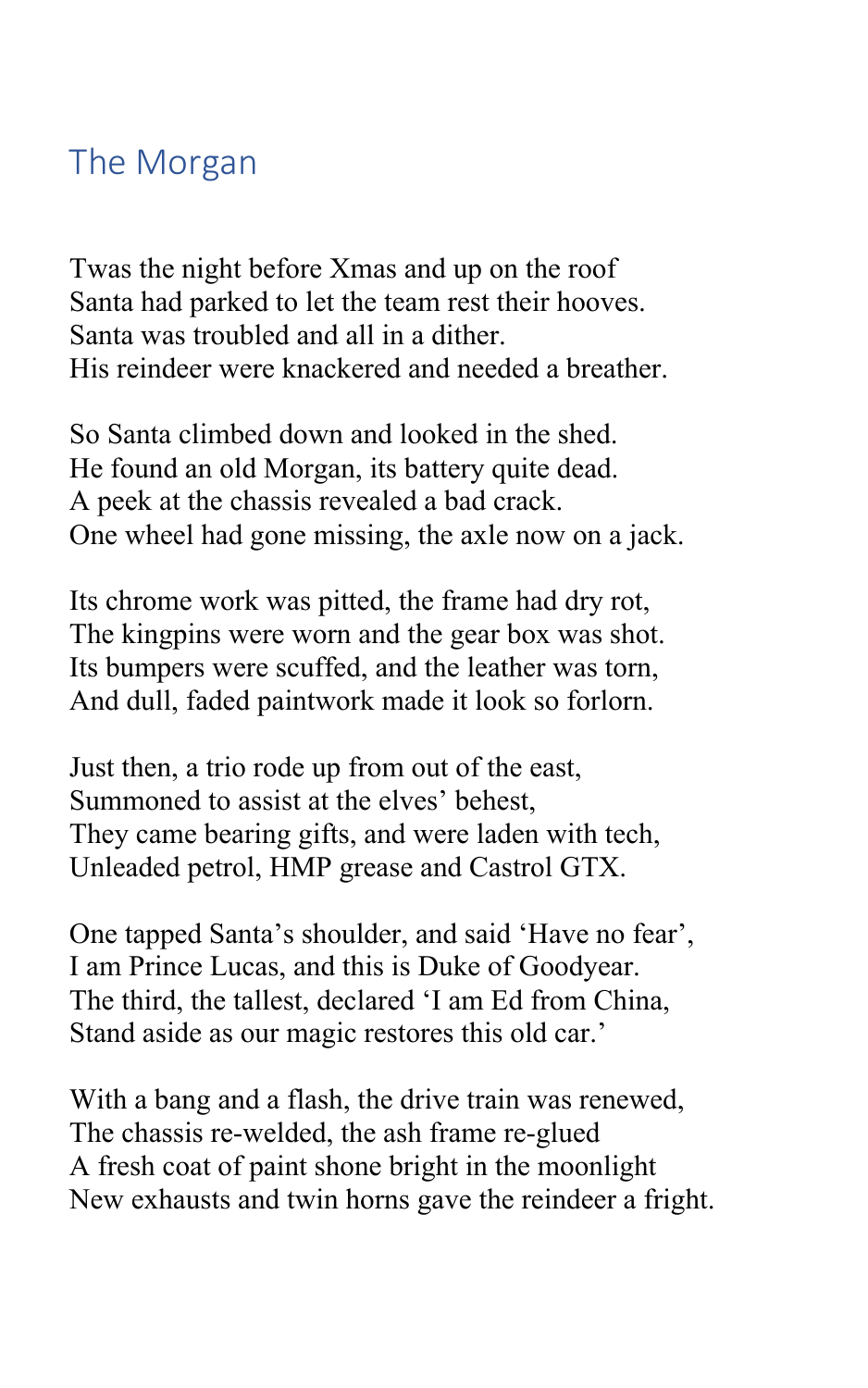Then the sleigh came down from the roof to the drive To be hitched up behind and the car came alive The reindeer were tuned out to graze on the back lawn Santa hopped right in and with a wave he was gone.

So tradition was preserved, and both near and far The presents were delivered by a red Morgan car.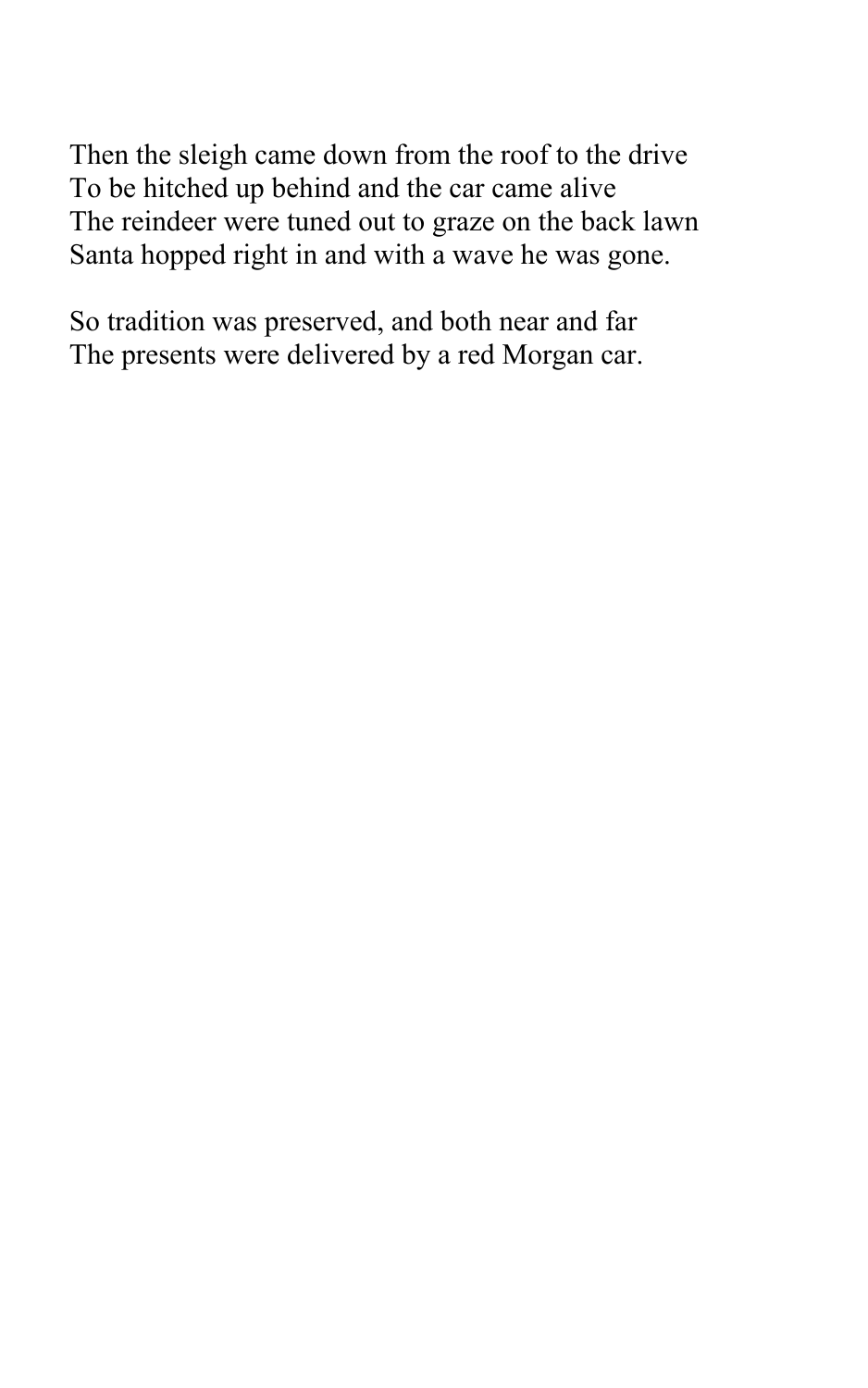## The Primary<sup>4</sup>

Gary, was that madness, when you lent me your primary? Just sticks and fabric, sealed with dope Held together by sinews of steel. Exposed, I sat under a man made wing. Winched up into the dawn sky by a simple car pulled rope. Barely higher than the tree tops I soared amongst angels, though it was the kindness of your trust that was the most wonderful thing of all.

 $4$  Gary, an instructor, had a vintage glider from the 1930s. I was a competent pilot, but had never met Gary before, so it was a genuine kindness on his part and also an act of trust to let my fly his primary, rather like a musician lending another musician their instrument.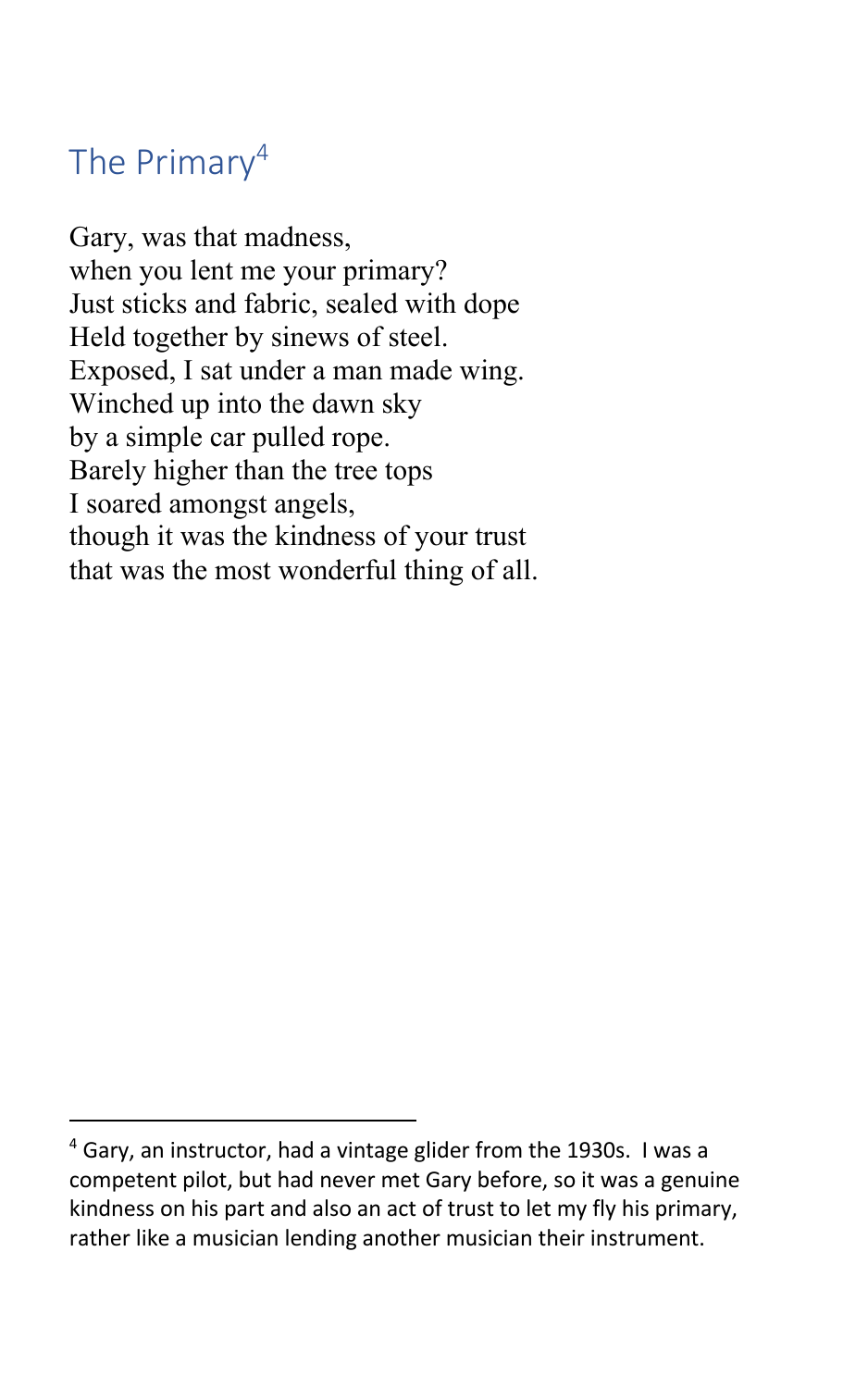#### Birdsong

The pigeons bluster, bullying robins and sparrows, pretending their gang can call the shots until the starlings come and sweep them all away.

A rook, shoulders hunched, scans the lawn with hangdog eye, as summer's gentle rain caresses each glistening blade, summoning worms to teatime.

A pair of blackbirds proudly promenade their chick. Insolently they stare back, greedily gobbling husks from the feeder above.

The trembling finches seek asylum with cuckoos. Magpies cease mischief and sparrows mend their quarrels when murdering crows pass by.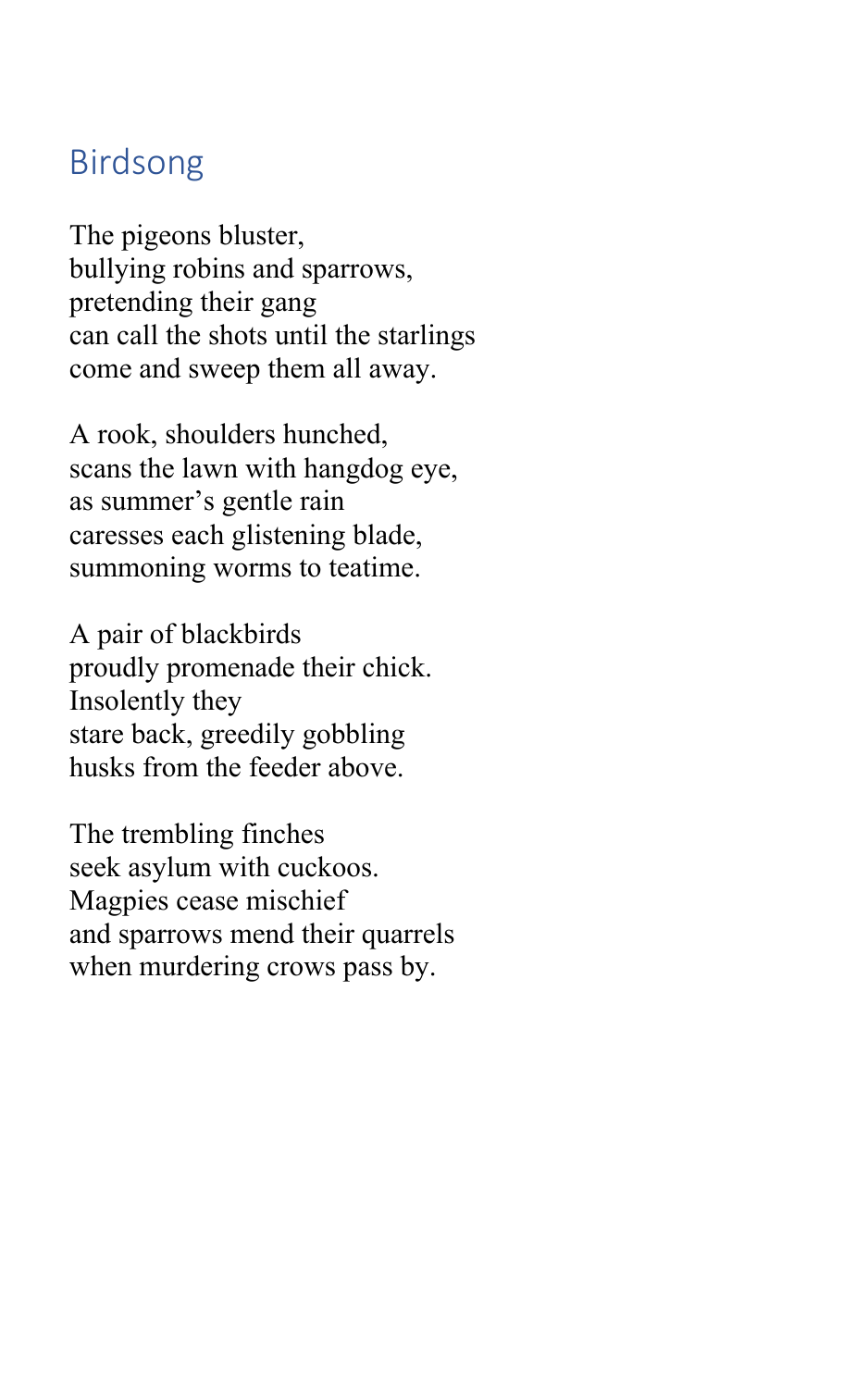# A moth alights

- I had been warm and calm and comfortable, just one hour ago,
- swaddled like a baby, high in the skies, in my aluminium cradle.
- From LA to JFK, I had boozed and snoozed across the continental divide
- until the thump of wheels on runway cleared my gin fogged head.
- Driving north on Broadway, the billboards whispered to me in the darkness of the night.
- No PowerPoint needed, they pitched their deal in compelling fonts of pink and neon,
- their USP a fragile, desperate promise of intimacy amongst the city millions.
- Leaving the rental in a parking lot I set off towards the brightness of the light.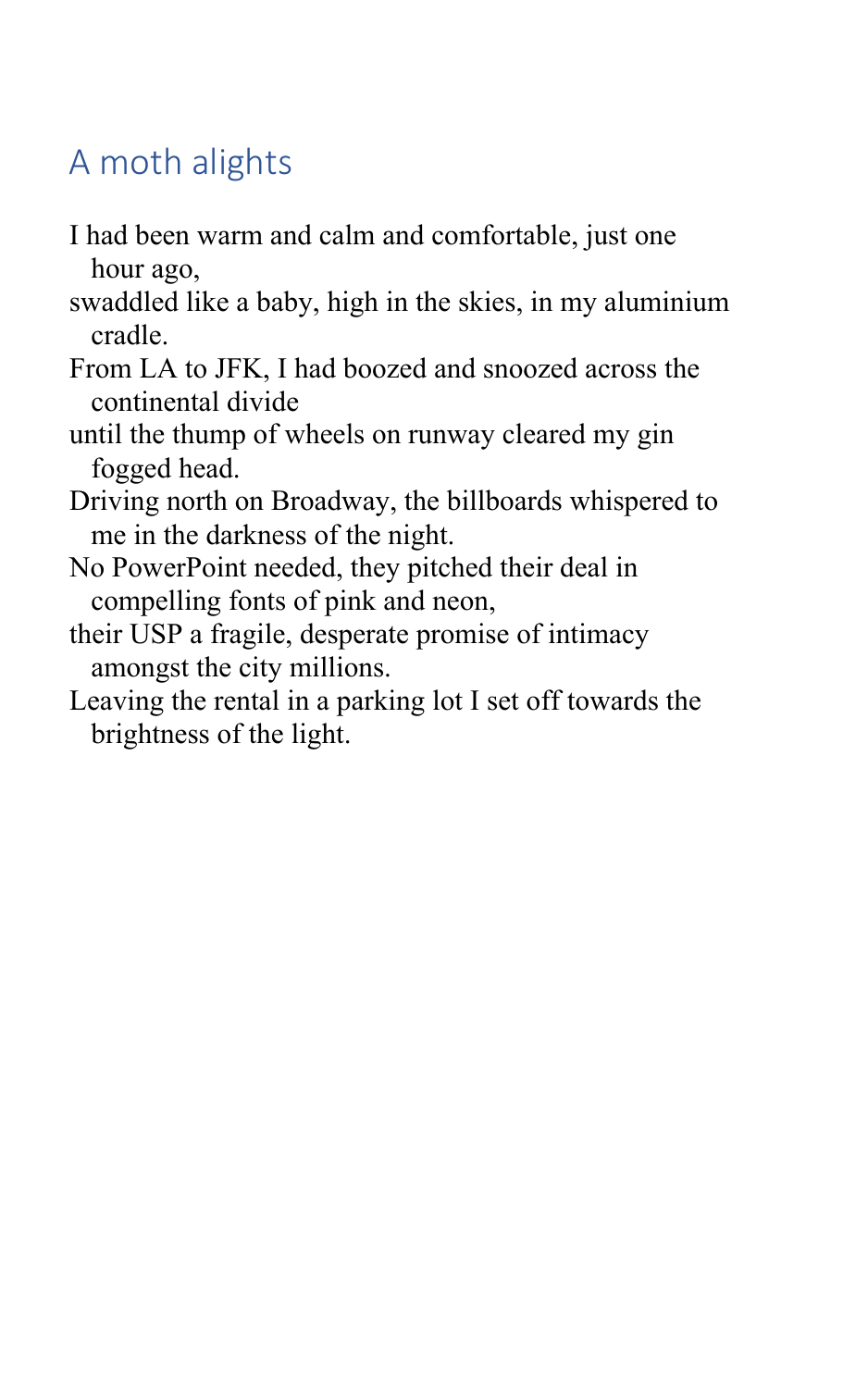## Sentenced in Arizona<sup>5</sup>

The hard, dry heat of the day lingers in the car park's concrete pavement.

Liberated, it drenches me as I walk from car to restaurant.

Hotel California swirls from speakers buried in a basement.

- Drowning in my everlasting business trip, I swim between Hiltons.
- Tonight I will dream of strawberries, cream and the rain at Wimbledon.

<sup>&</sup>lt;sup>5</sup> The American sentence, defined by Alan Ginsberg, is one that contains 17 syllables.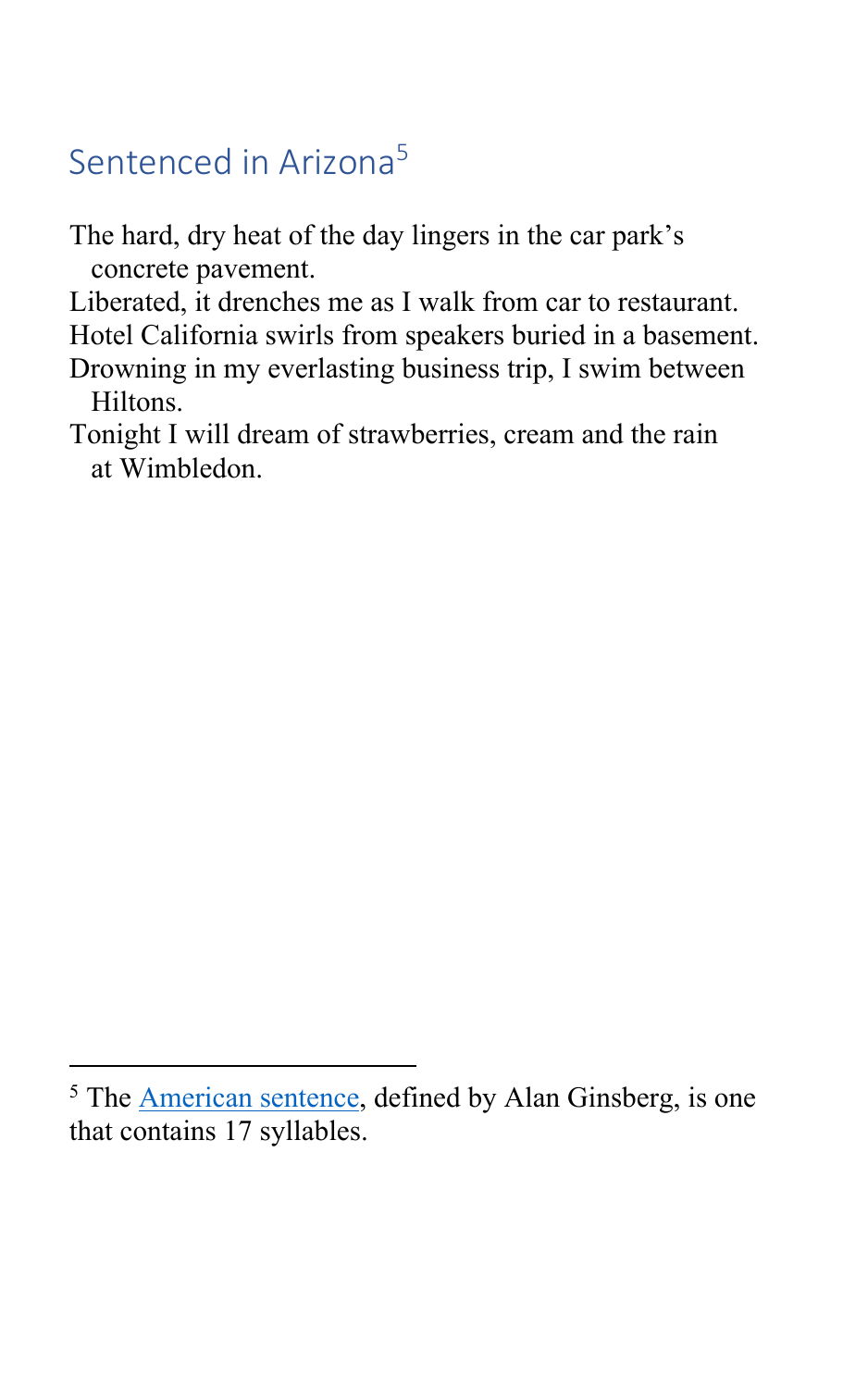## The fruit of life

I like apples. Their cold, firm, sumptuous flesh Golden Delicious Aptly named.

I love pears. How they yield in your mouth as you bite the crisp skin and the sweet juices run down your chin, from the secrets within.

I love the bag of cherries; So bitter, sweet and sour, stoning my mouth with a reddening frown.

But bananas are so sad, as they squish in my mouth. There have been so many banana skins, all through my life.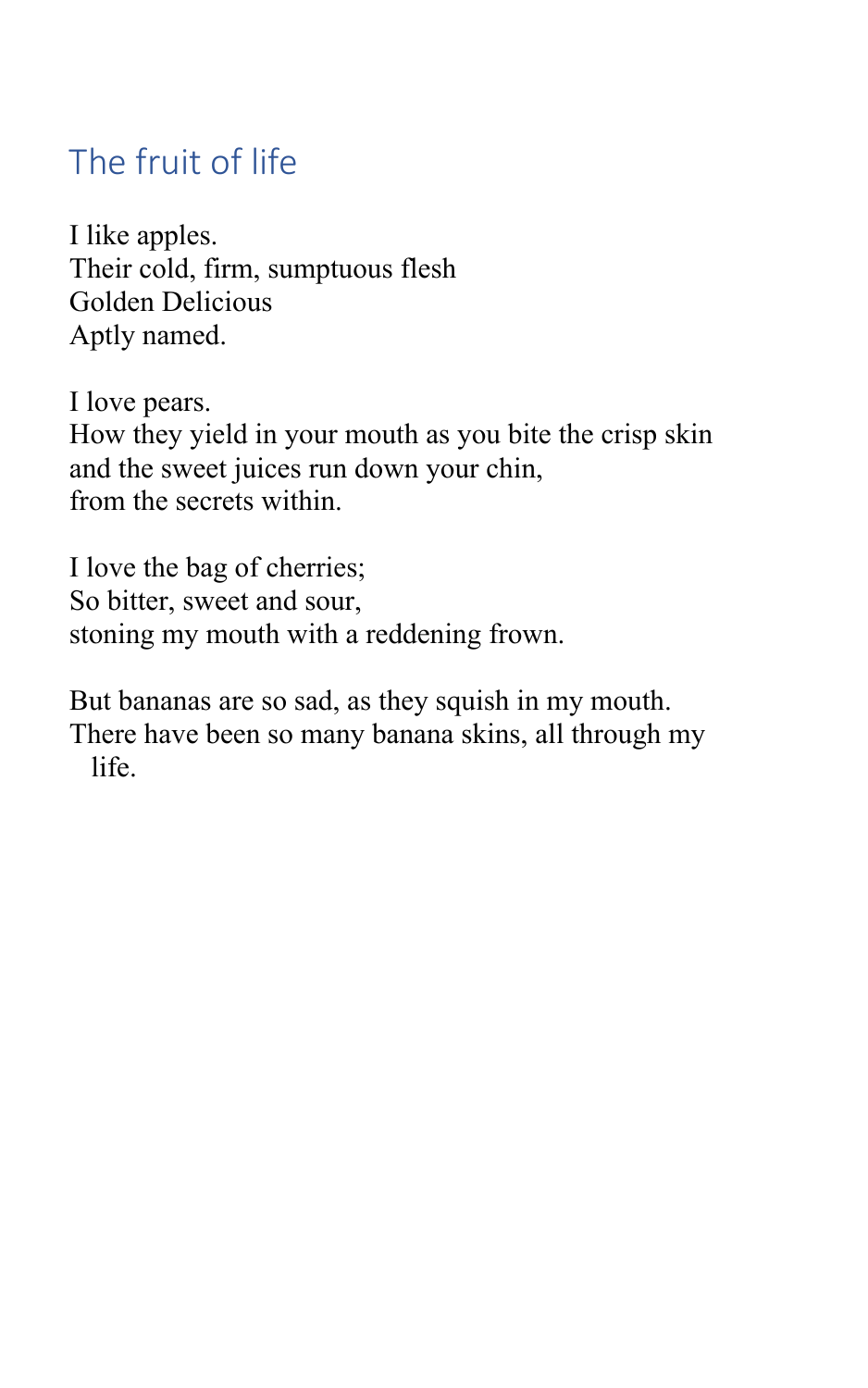# The gull

You think you are kind, tossing me a cold chip, For me to swoop on, as I soar the sea wall. Maybe you feel some guilt, for taking that cod From out of the sea, and yes, out of my beak. The batter looks so lovely and yellow and crisp. Stuff your face full of chips, I really don't care. Come hell or high water, the gulls will still soar, but somehow I doubt I'll be seeing you there.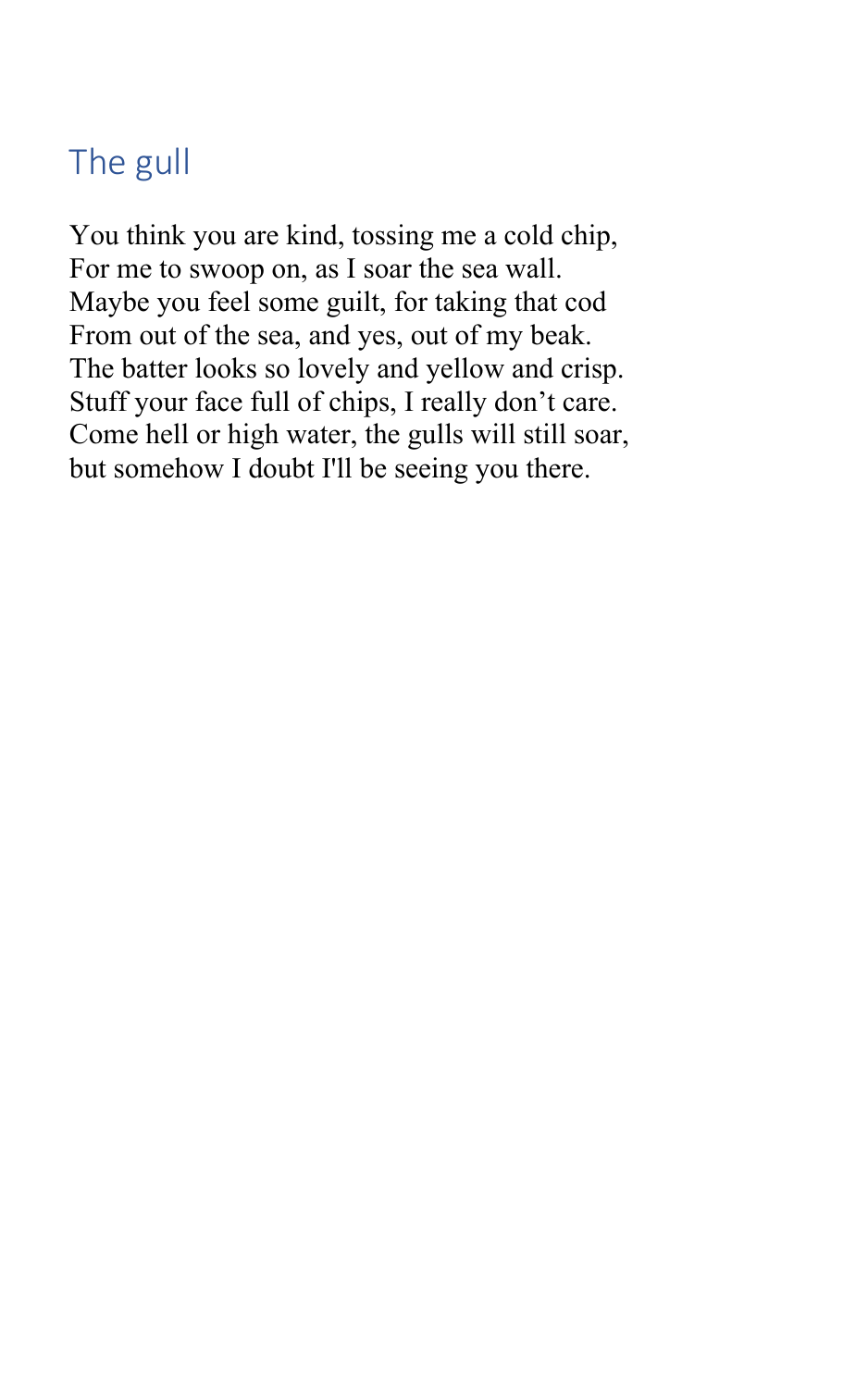## And is there honey still for tea?

There are 25 times more cod in the North Sea Than rats on land in Britain. So much more pleasant to have fish and chips for tea Than chew on politicians.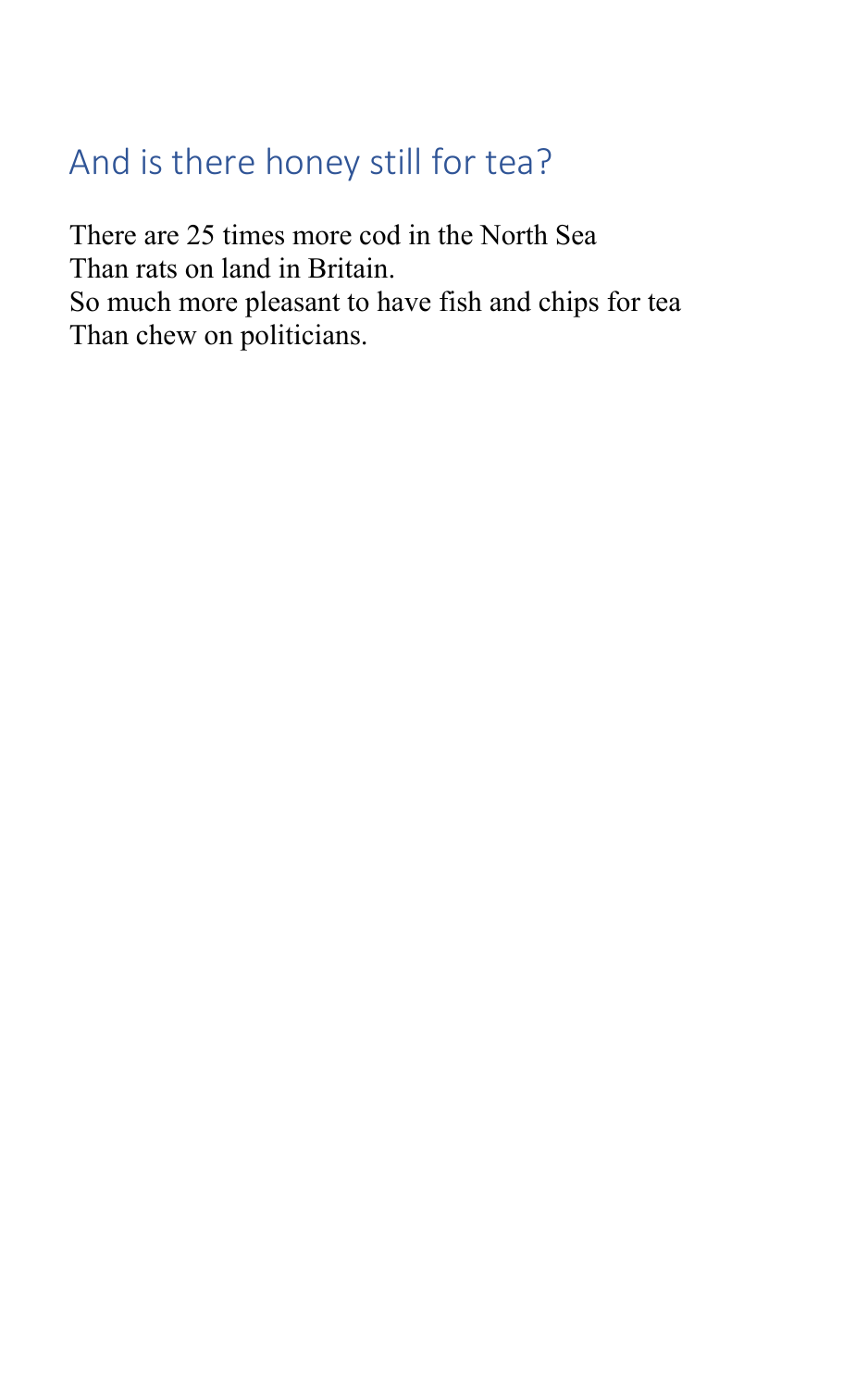#### How to make a nuclear bomb

Assemble your thoughts and assemble a team, Accumulate ergs and accumulate dreams, Focus your mind with the power of thought, Burnish your intellect until you have wrought A plasma so dense, so implausibly hot That it makes atoms boil and fizz in the pot. Now remember that God gave you freedom of choice So throw down your bomb and prepare to rejoice. Don't puff out your chest, but admit to your fraud, And don't ever seek to call yourself Lord.

(written in the style of a slam poet)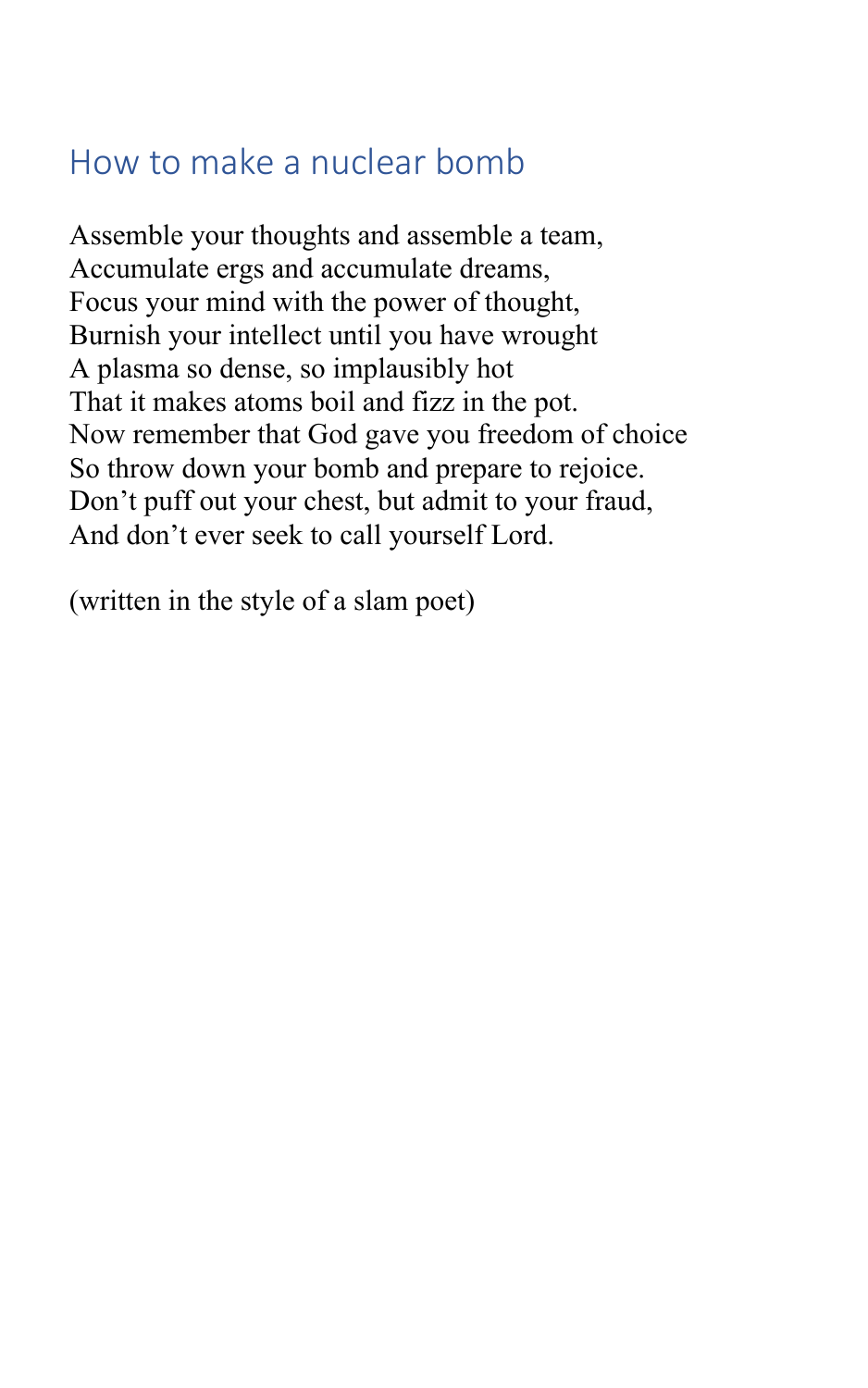#### That wasn't all she saw

She sees the Mongols on their monstrous rampage a firestorm of blood through the streets of Beijing. She tastes the wounds as the arrows bite deep in soft French flesh as they fall at Agincourt. Her chest throbs to the thunder as the cannons proudly speak from the English oak castles in Aboukir Bay. She chokes on the taste of the musket's soft smoke, standing shoulder to shoulder with the Emperor's guard. She hears the sharp crack of the ricochet above as the Eagle is crushed under Wellington boot. Entrenched then, her feet feel the hard bones beneath

as she wallows in the mud of Flanders' foreign fields.

She cries out - speechless and silent;

unable to voice her despair for her fallen friends. All this she saw on Oxfam's bookshelves.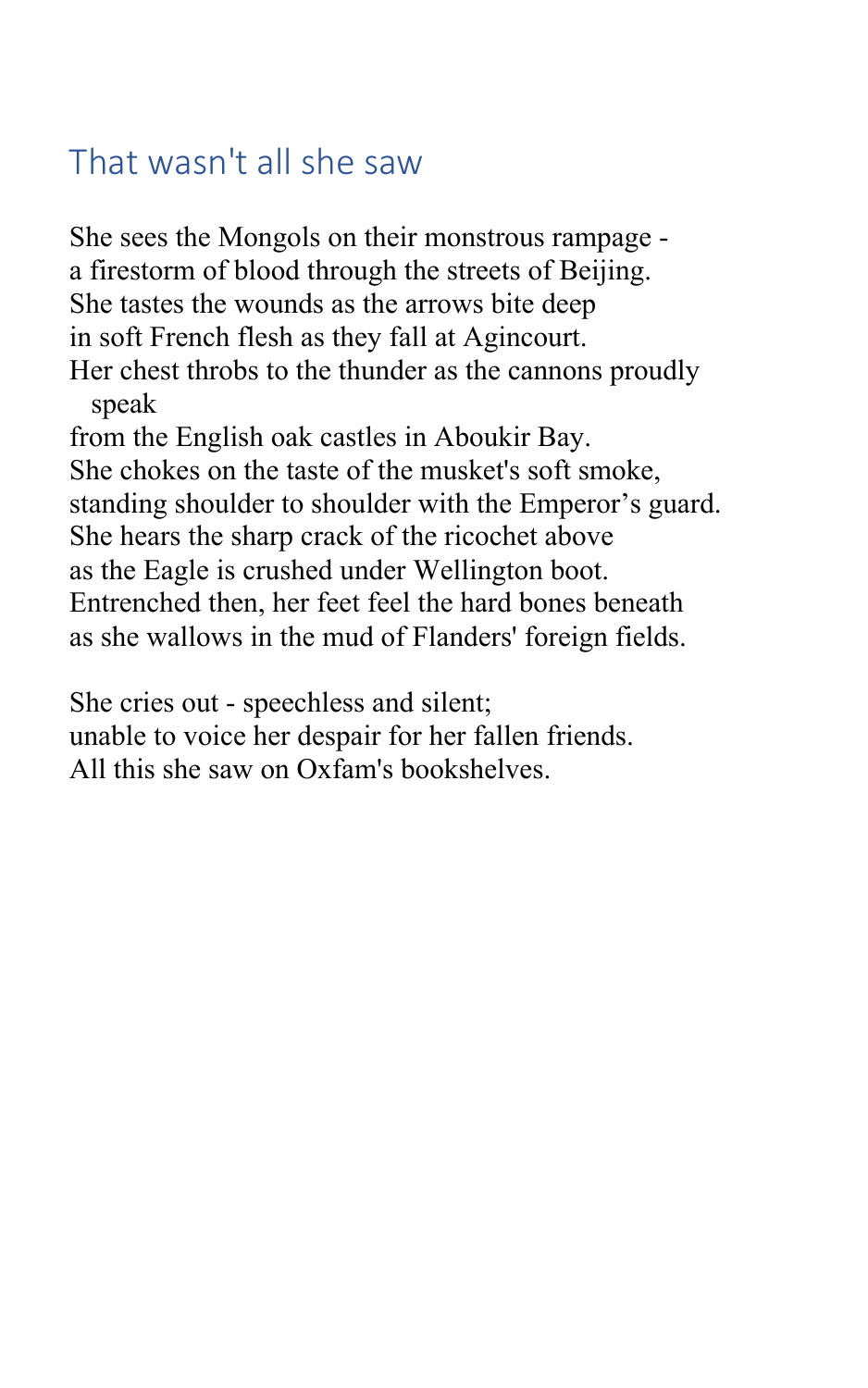## Pendine Sands

That sweet, lugubrious scent of hot rubber and hotter oil, Sticky in my lung, Passion, then the speed Sweeps the scent away.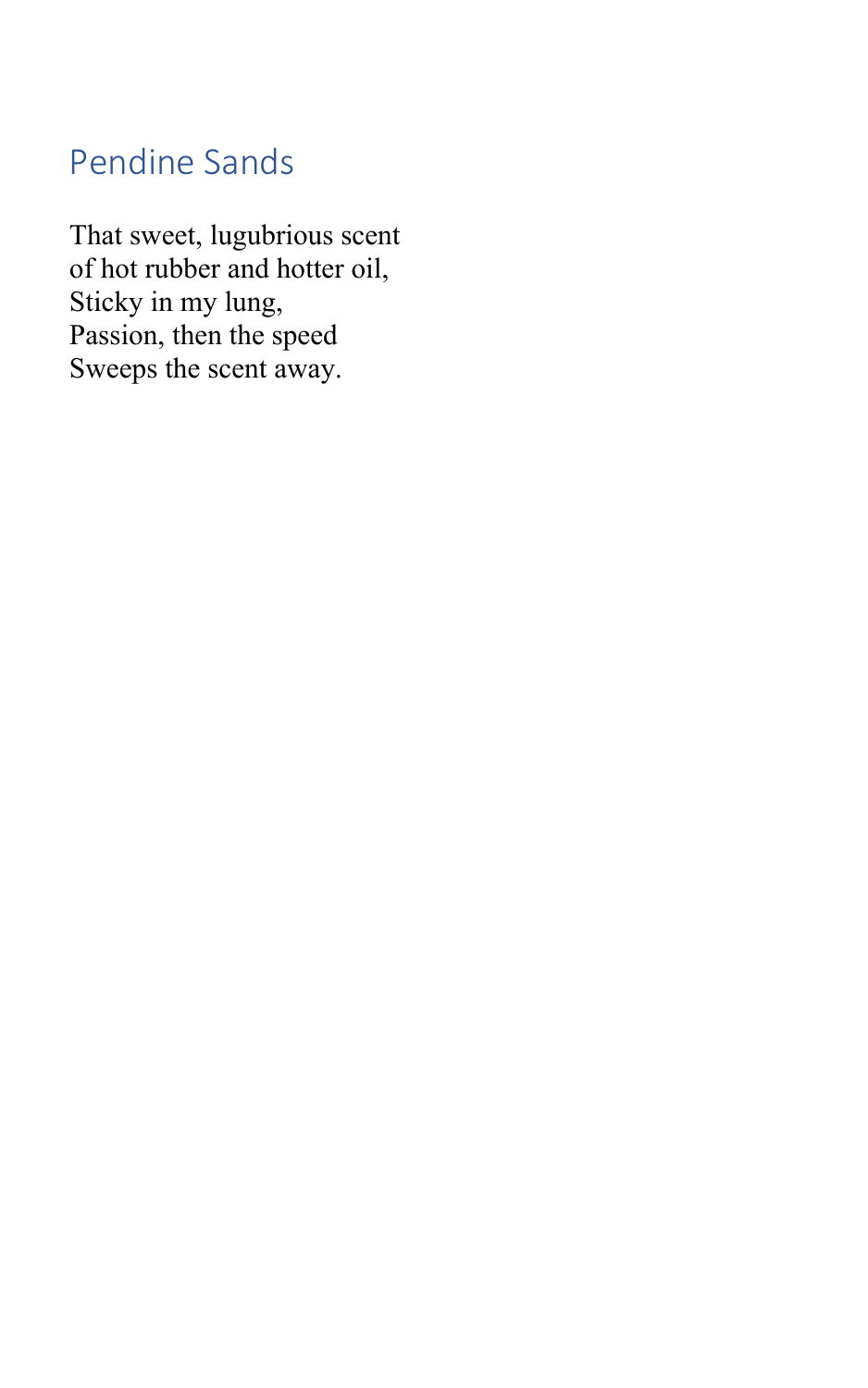### The Ark

What did Noah's animals think When the flood receded? Did they miss their parents, Did they miss their chicks? Did the ewes know It was not their sin? That raised such a storm And condemned their young lambs?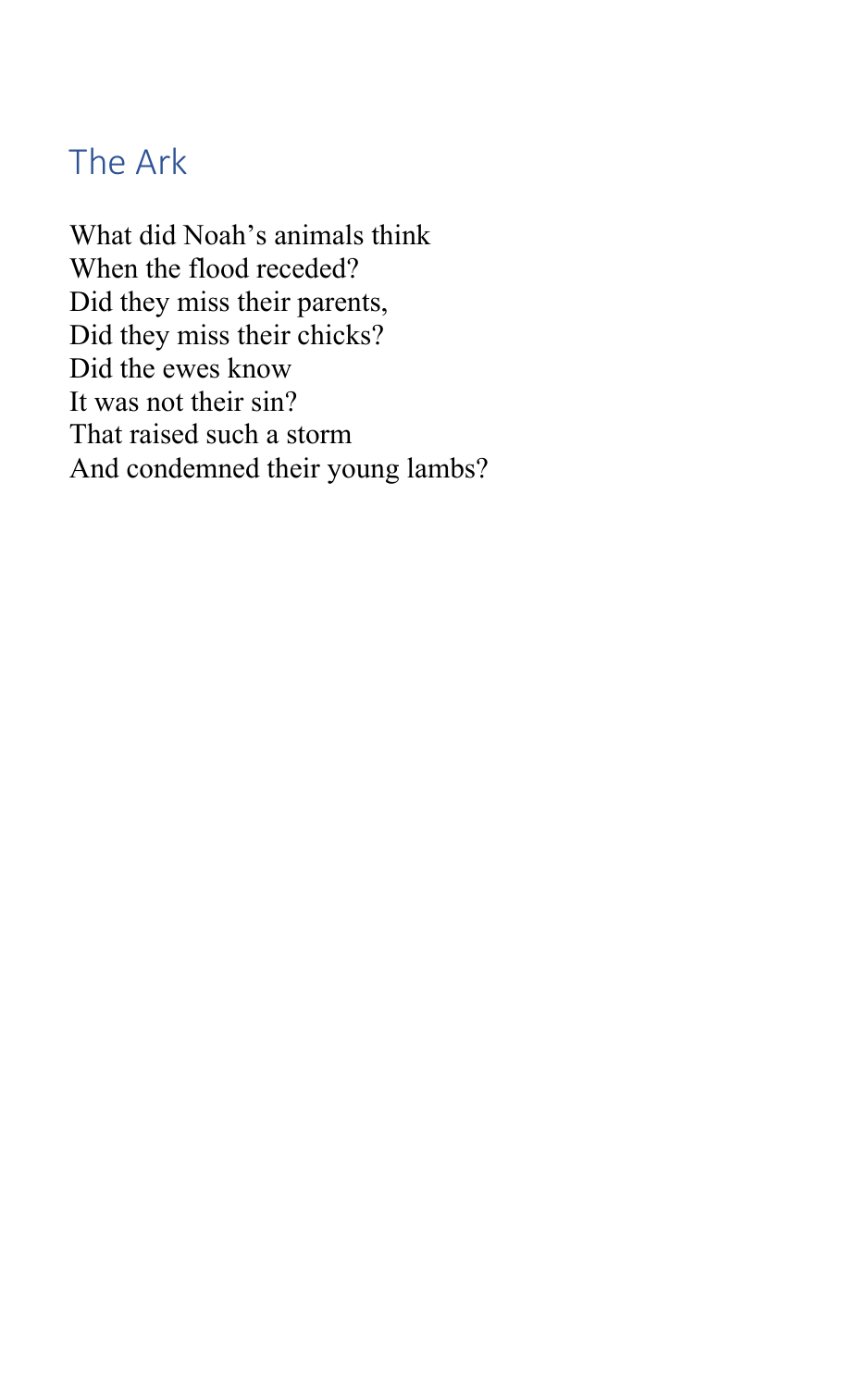#### Arrival

I come from a king who is makerless I come from a land that is unbound I come from a place that is untaken I come from a tribe that is proud

I come with a knee that is unbended I come with a shield that is unbroken I come with a sword that is unsullied I come with my sons to rule here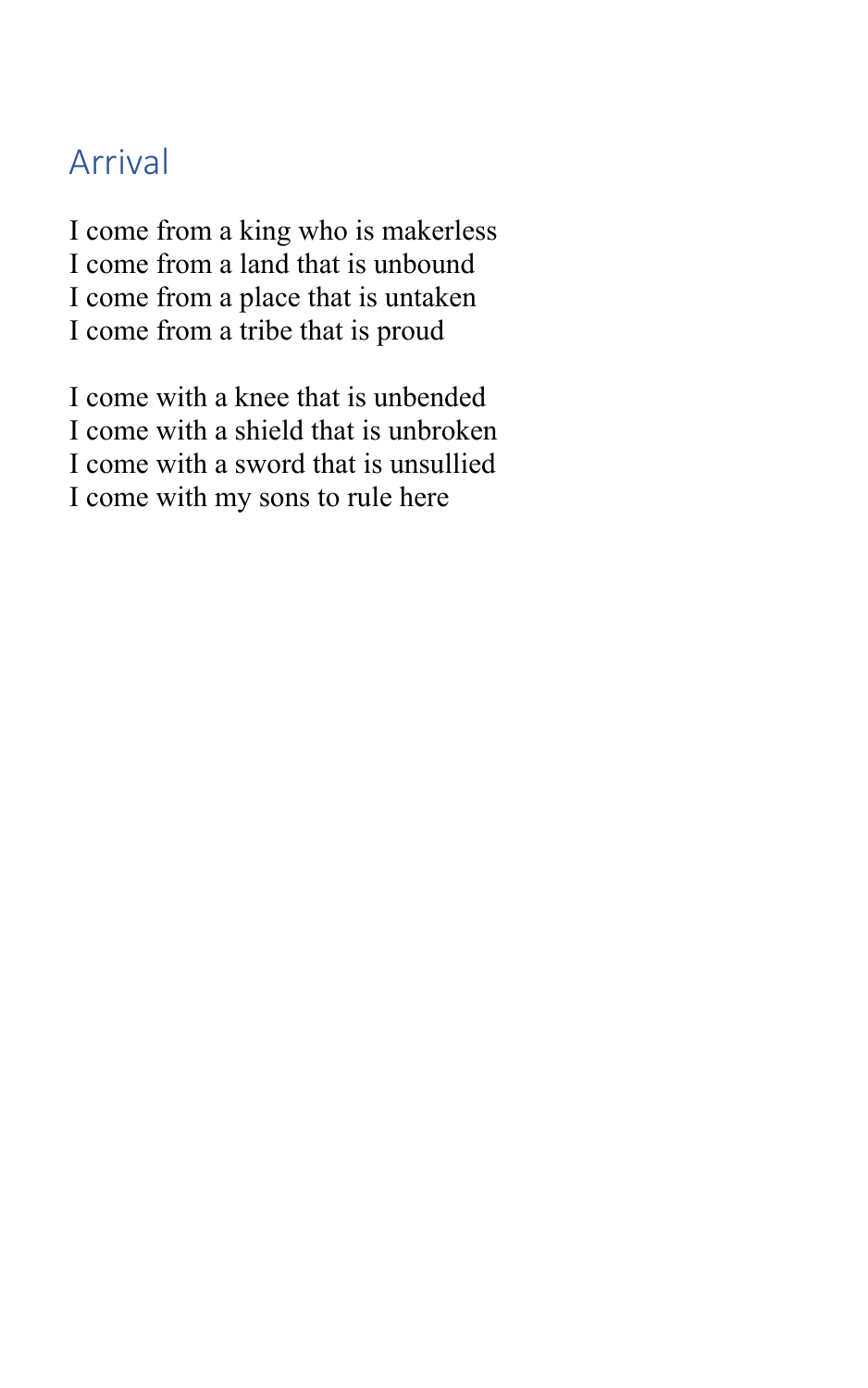## The melted heart

When Jan'ry's chill brought glistening fields of ice and February laid down carpets deep of snow, a frozen man we made, a bower to our bliss, with carrot nose and buttons of the blackest coal. Oh, purest body, how we loved our toil. Our hearts besought you Snowman, will you stay? But, soon friends part; Then whither goes your soul when March's rays so kiss the snow away? Then dog, in loss, did wail and pant, and ate the carrot anyway.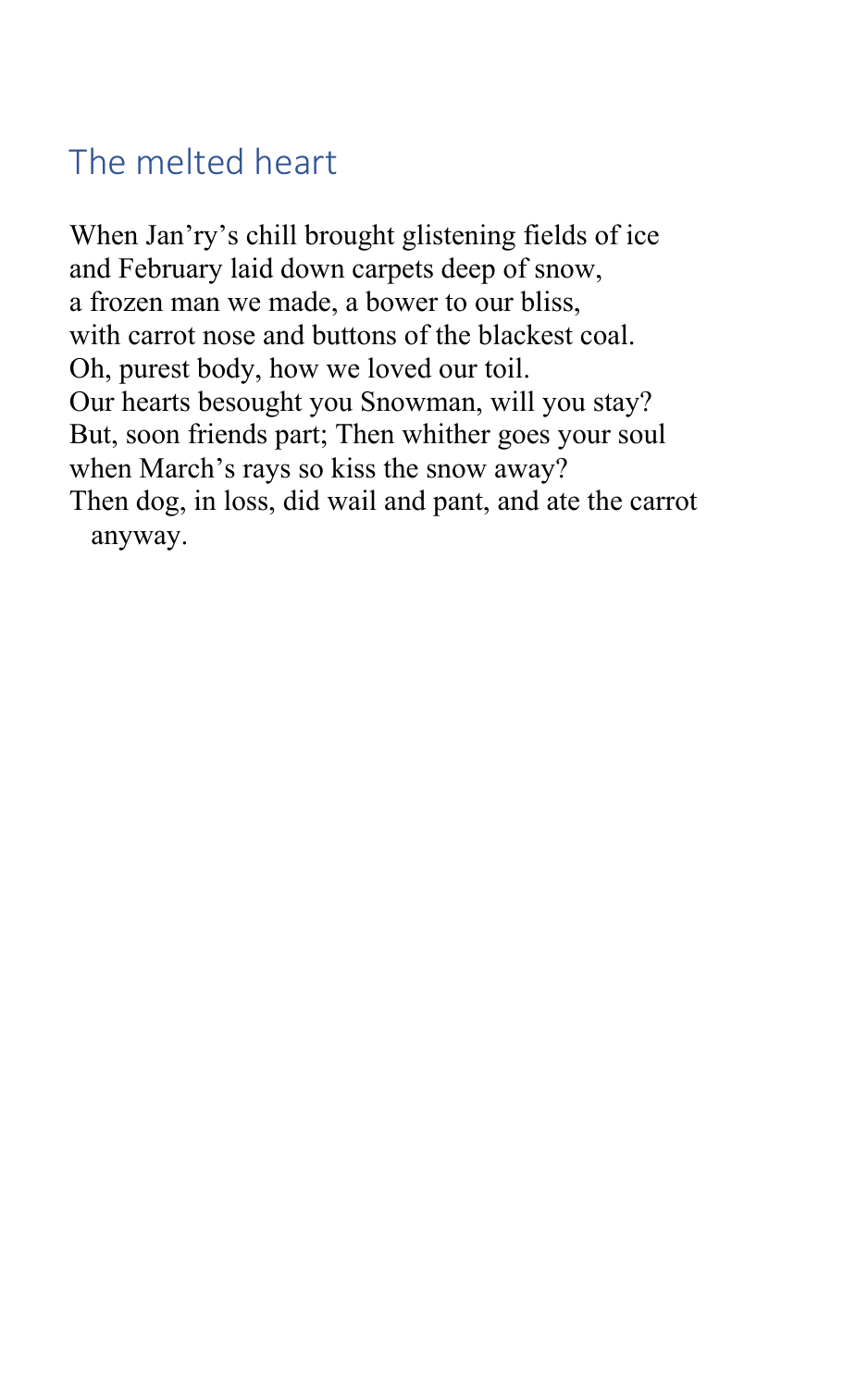# Aspects of Love

When you hesitate to answer if you love me, I know it's too late.

In the afternoon heat a lolly in the freezer left by you for me.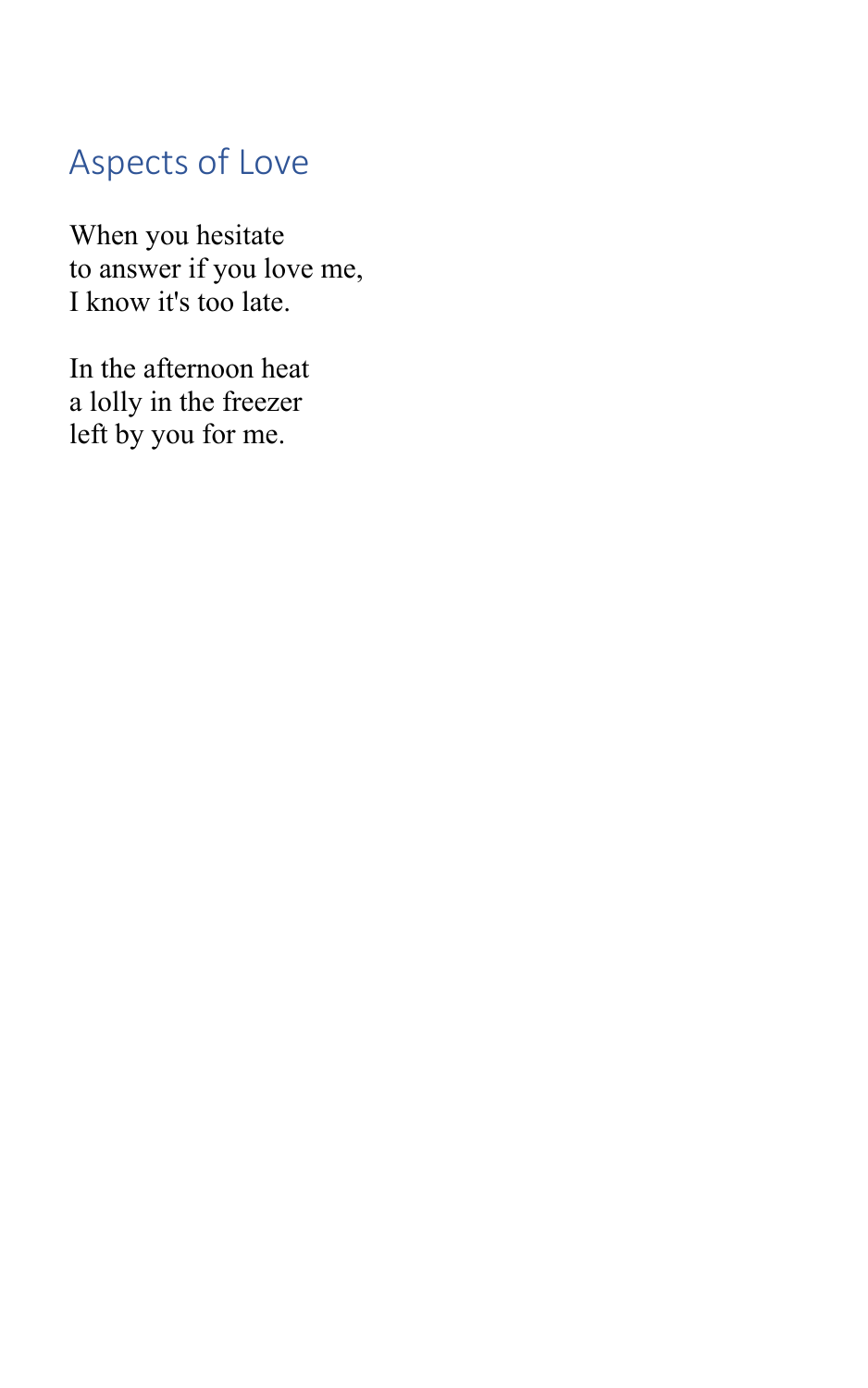## Sundaes

When you are young, sadness is not true melancholy

But merely a knickerbocker glory without a long spoon

But when childhood deepens into adult understanding

Then we learn there are no cherries at the bottom of the glass

And coldness remains even when the ice cream is gone.